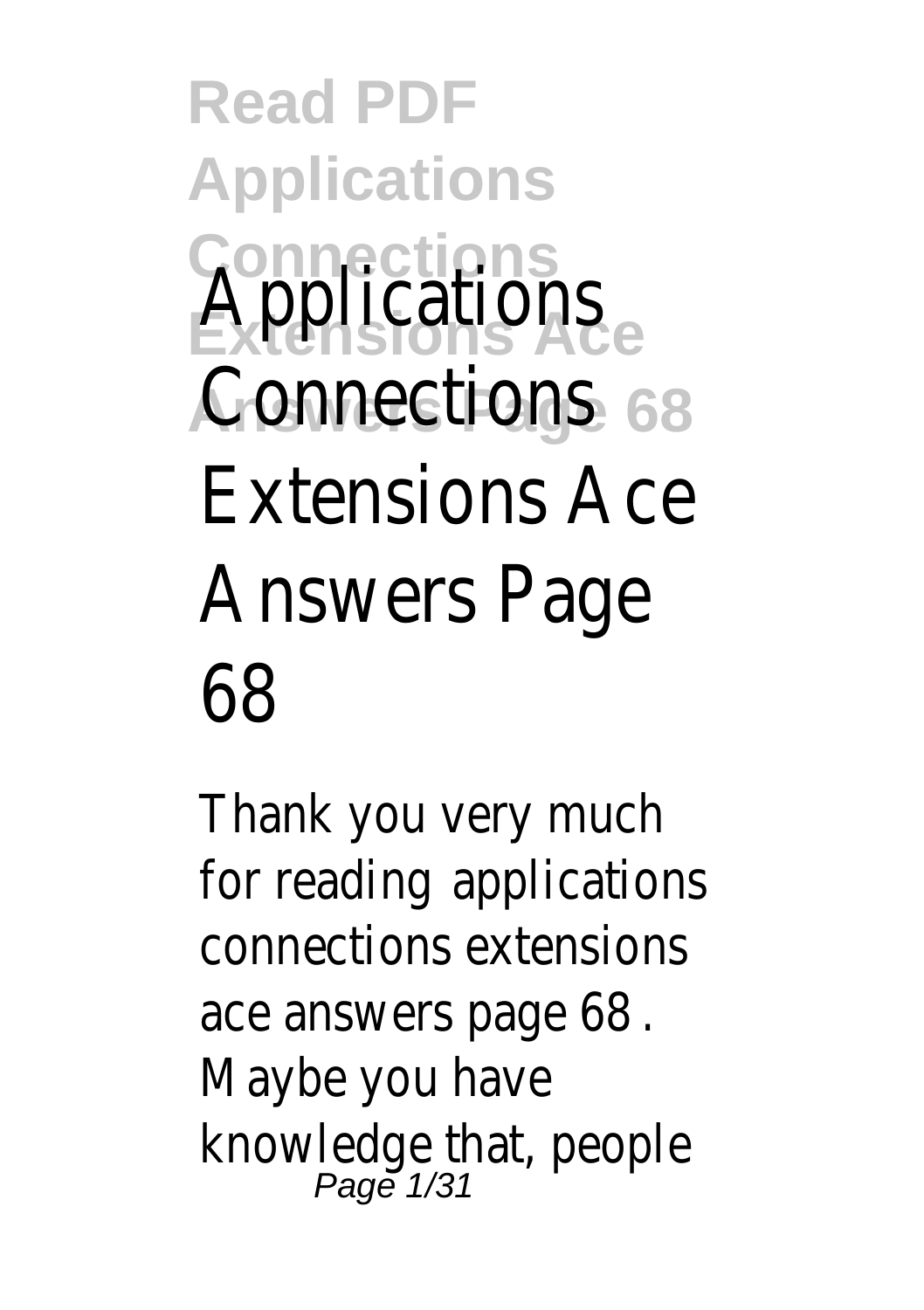**Read PDF Applications** have search hundreds **Extends for their chosen Answers Page 68** novels like this applications connections extensions ace answers page 68, but end up in infectious downloads. Rather than reading a good book with a cup of tea in the afternoon, instead they are facing with some harmful bugs inside their desktop Page 2/31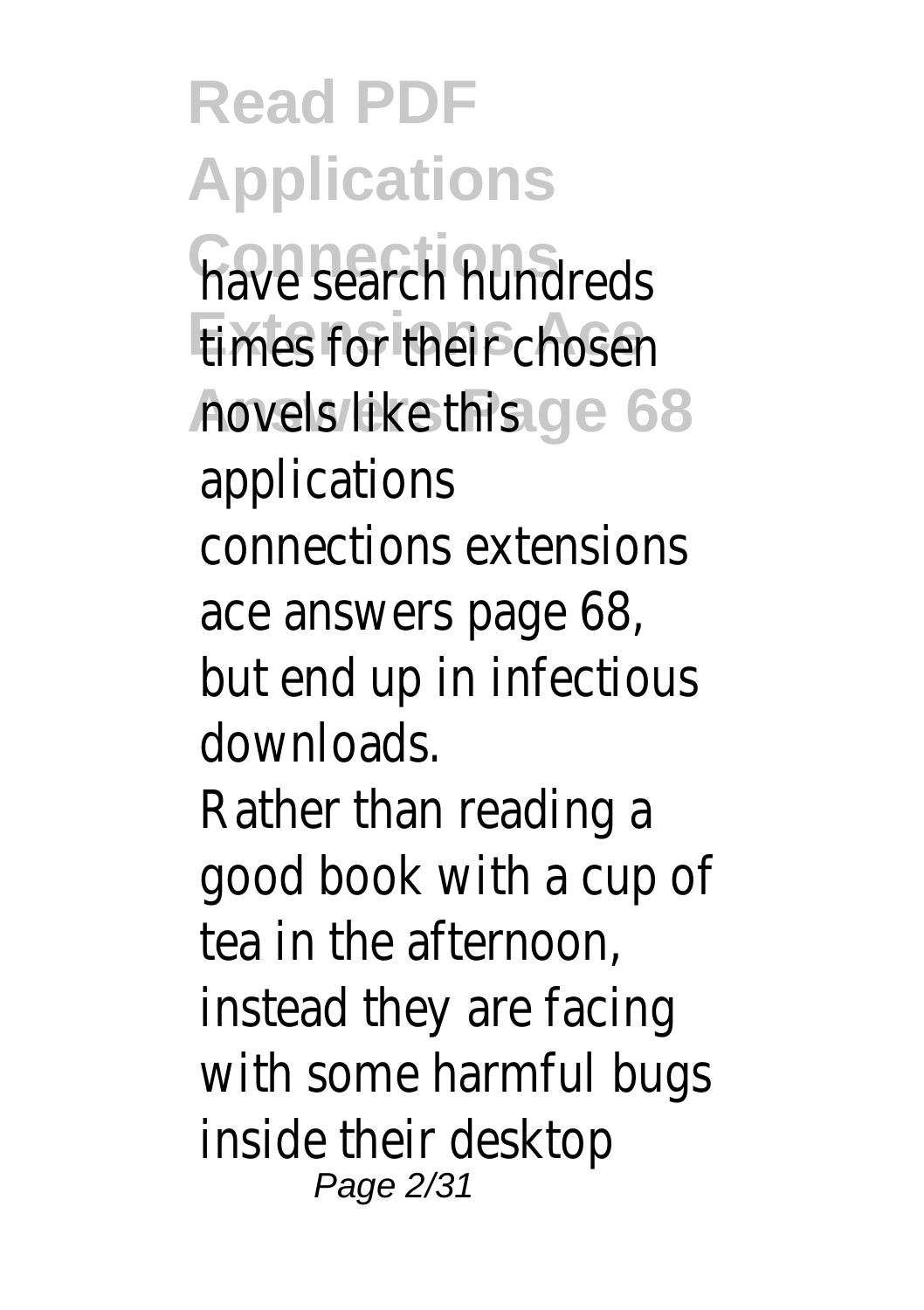**Read PDF Applications** Computer<sub>:</sub>tions **Extensions Ace**

Applications Page 68 connections extensions ace answers page 68 is available in our book collection an online access to it is set as public so you can download it instantly. Our book servers hosts in multiple countries, allowing you to get the most less latency time to Page 3/31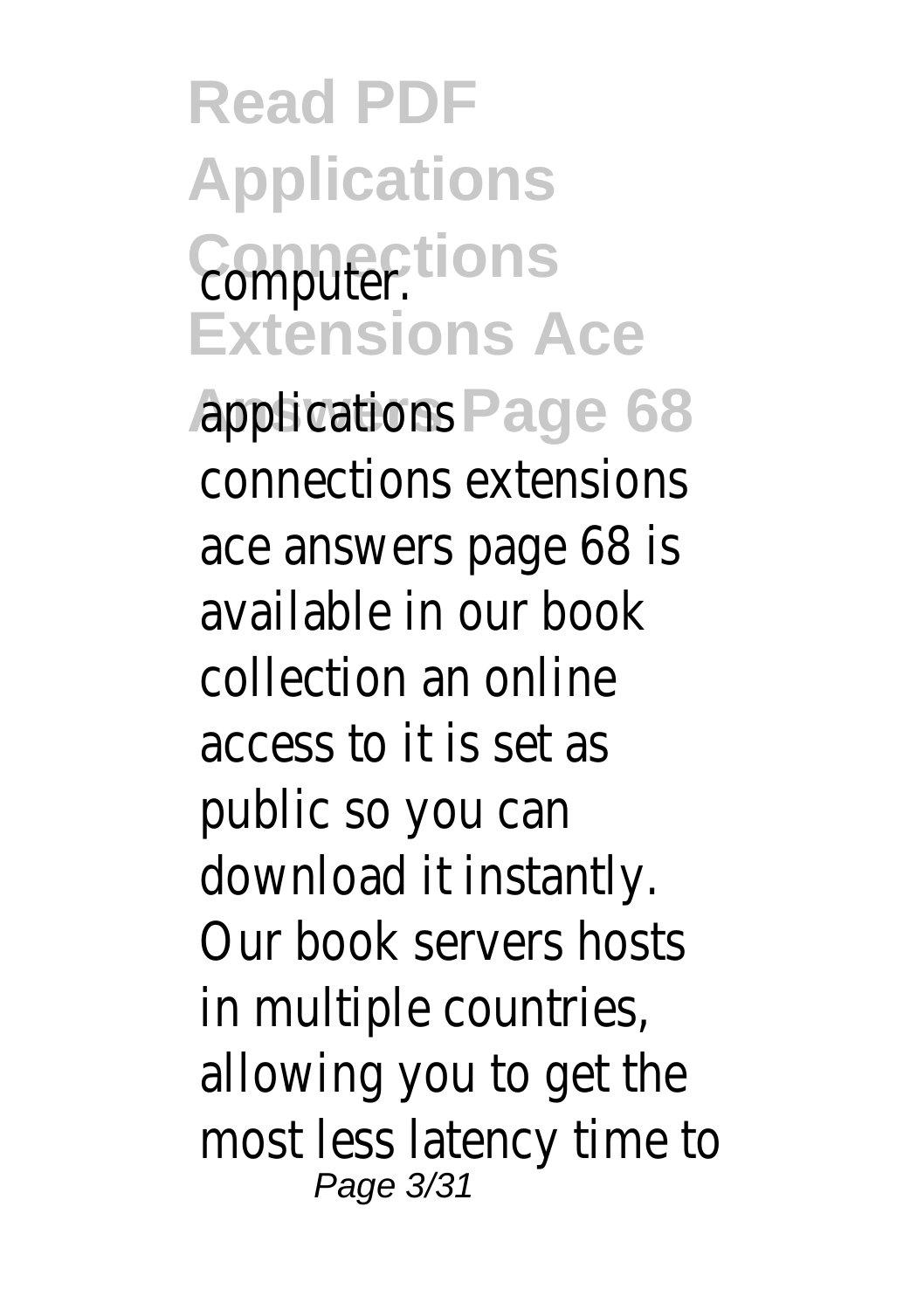**Read PDF Applications** download any of our **books like this one.** Merely said, the ge 68 applications connections extensions ace answers page 68 is universally compatible with any devices to read

Free-eBooks is an online source for free ebook downloads, ebook resources and ebook Page 4/31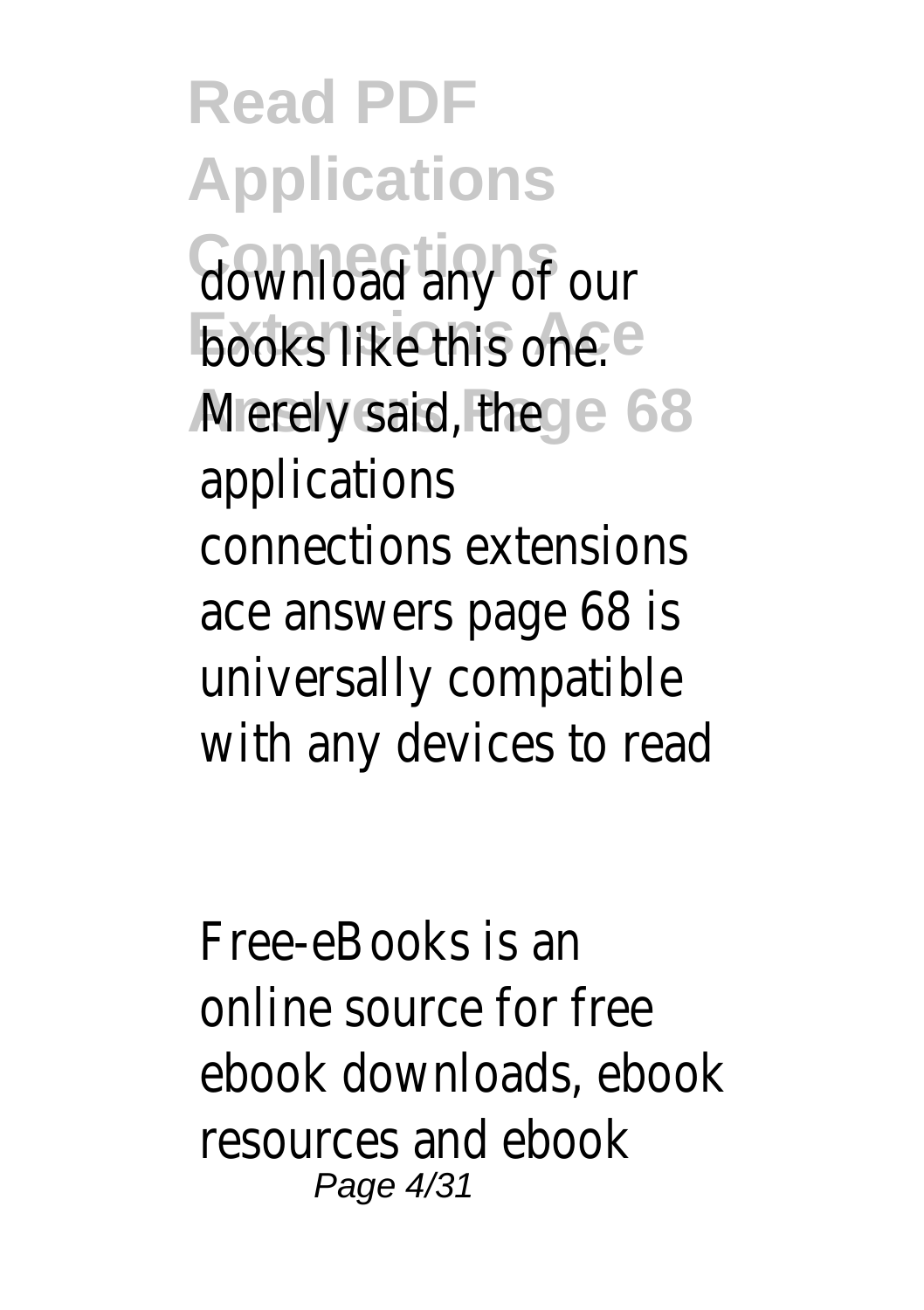**Read PDF Applications Continues** Besides free **Ebooks, you also**Ace **Answers Page 68** download free magazines or submit your own ebook. You need to become a Free-EBooks.Net member to access their library. Registration is free.

ACE Answers - Investigation 2 Answers Investigation 3 Page 5/31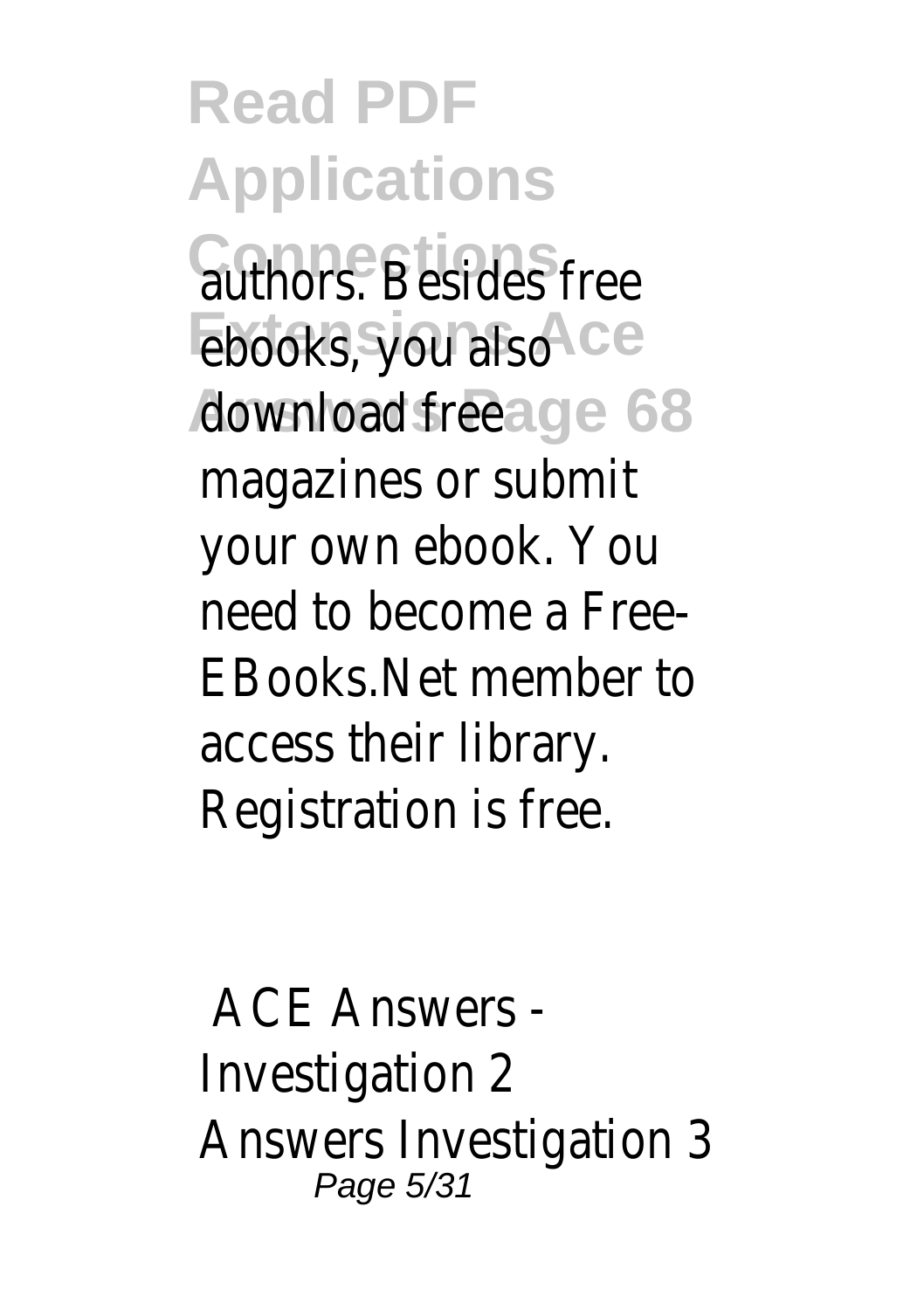**Read PDF Applications ACE Assignment Choices Problem 3.1 e Answers Page 68** Core 1–3, 20, 21, 23–25 Other Applications 4–8; Connections 22, 26–28; Extensions 47, 48; unassigned choices from previous problems Problem 3.2 Core 9–11, 29–31 Other Connections 32–37; Extensions 49; unassigned choices from previous problems Page 6/31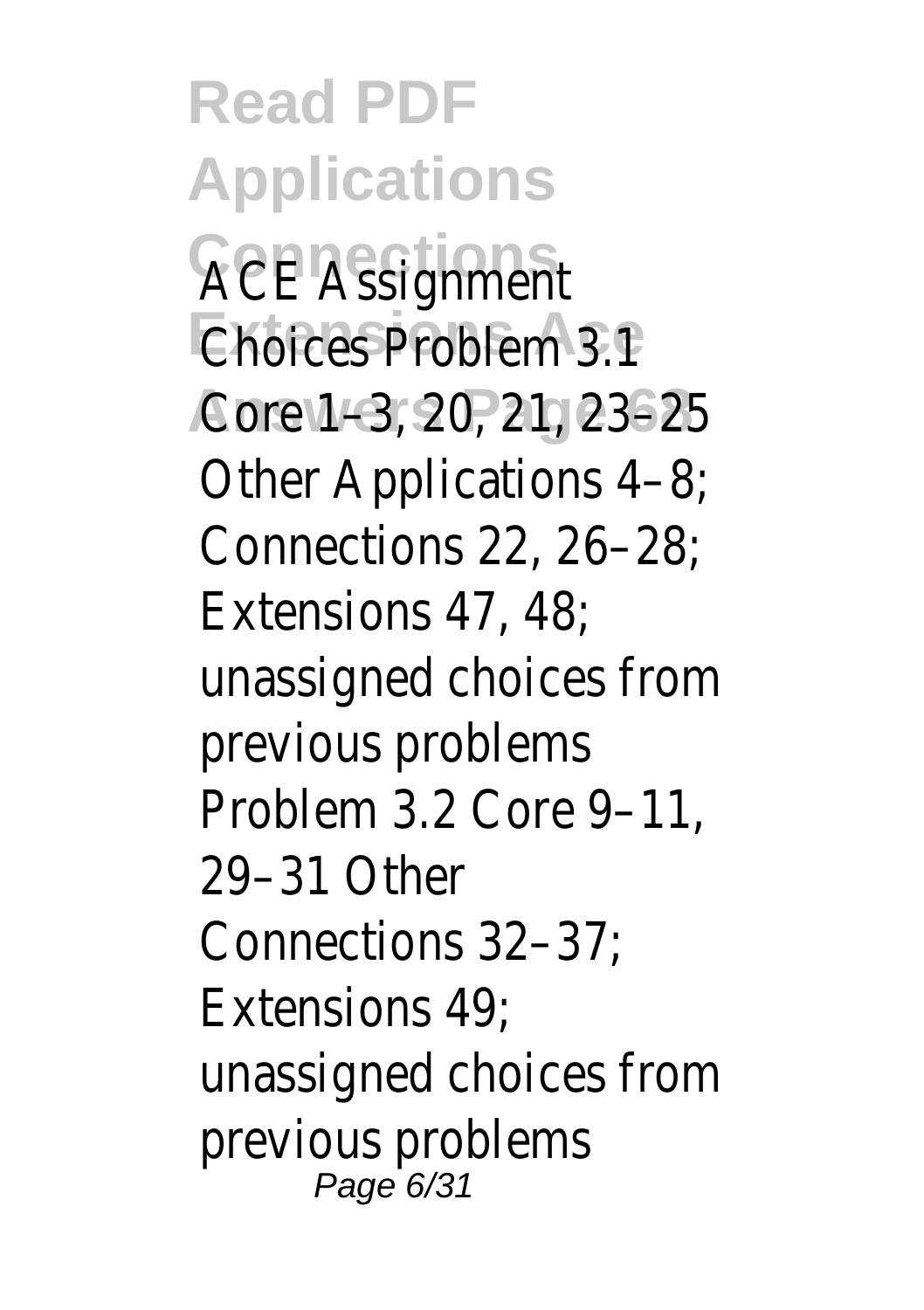**Read PDF Applications Connections ACE Answers LS Ace Anvestigation Page 68** Answers | Investigation 1 Applications 1. a. 560 78b. , 39 to 11 (or 780 to 220)c. 2. a. 750 2,000 or  $3$  8 62.5b.  $\therefore$  Here students need to recognize that the fraction they need is 5 8, and  $5 \cdot 8 = 0.625$ .

A C E Applications | Page 7/31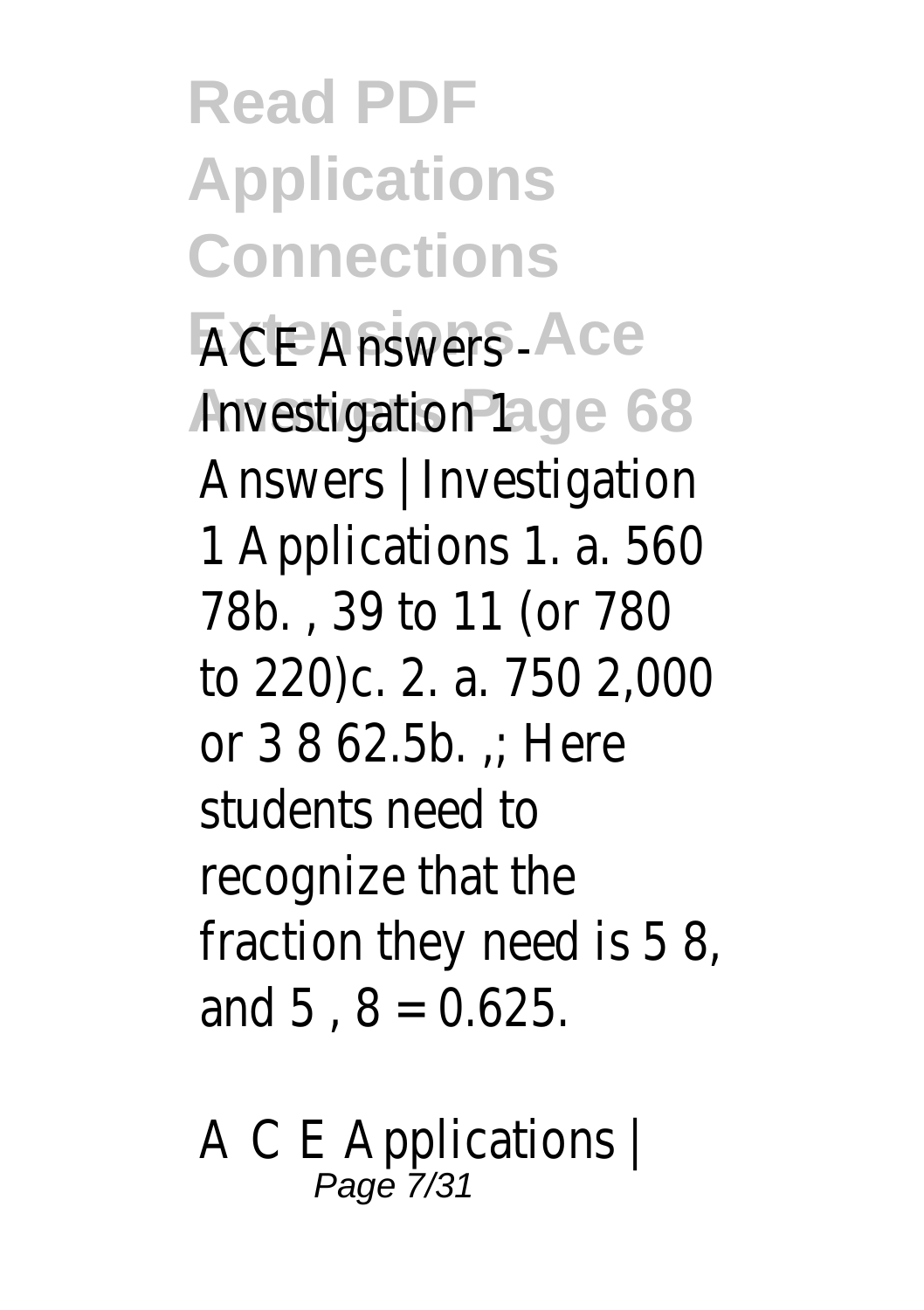**Read PDF Applications Connections** Connections | **Extensions Ace** Extensions Answers | Investigation<sup>8</sup> 1 Applications 1. Students may use various sketches. Here are some examples including the rectangle with the maximum area. In general, squares will have the maximum area for a given perimeter. Long and thin rectangles will have a Page 8/31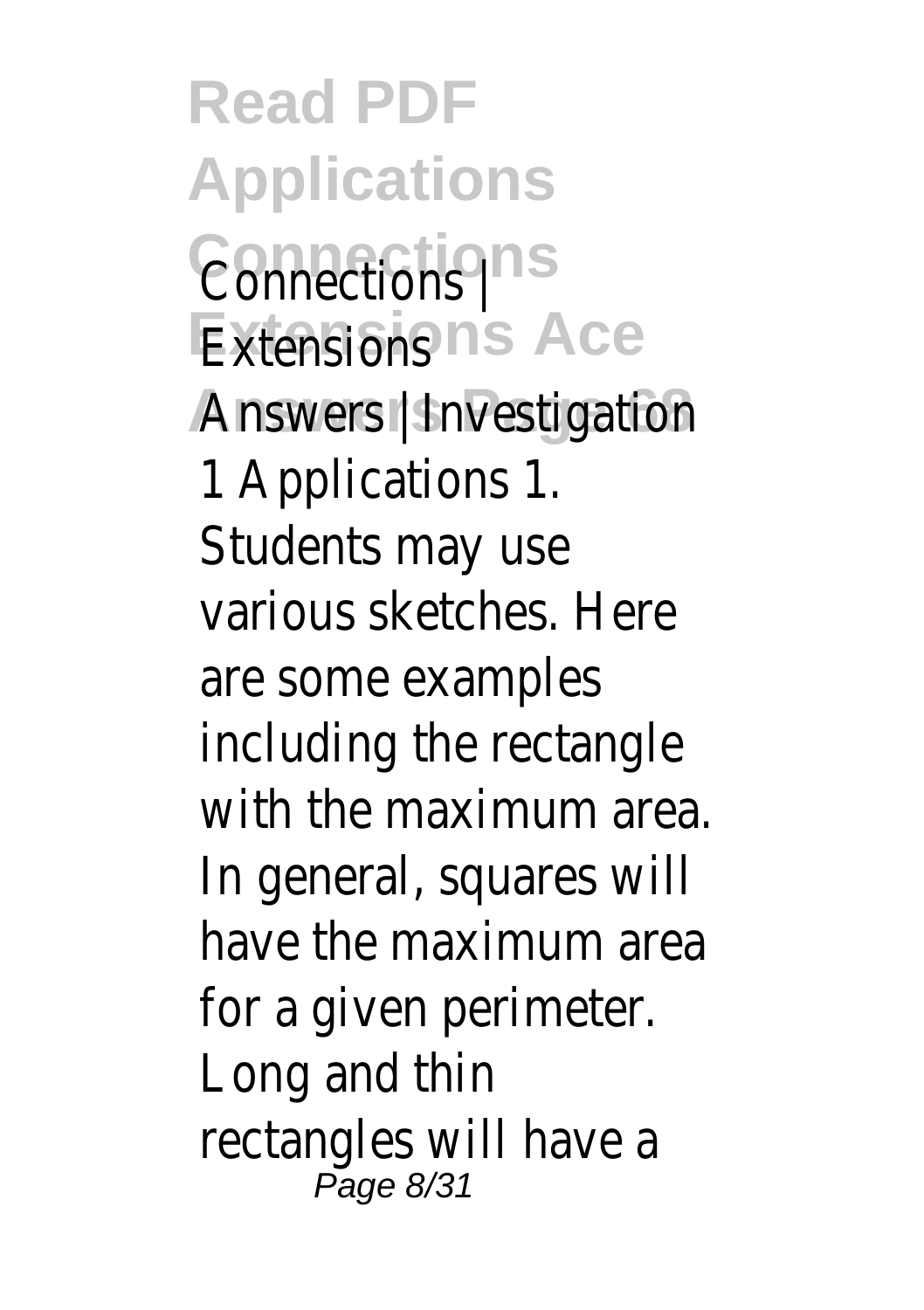**Read PDF Applications Smaller area. This is a principle that students** have encountered in 68 earlier units

Answers | Investigation 1

Answers | Investigation 2 Note: To graph these equations on a graphing calculator, you could use the following window: Xmin=0,  $X$ max=100, Ymin=0, Page 9/31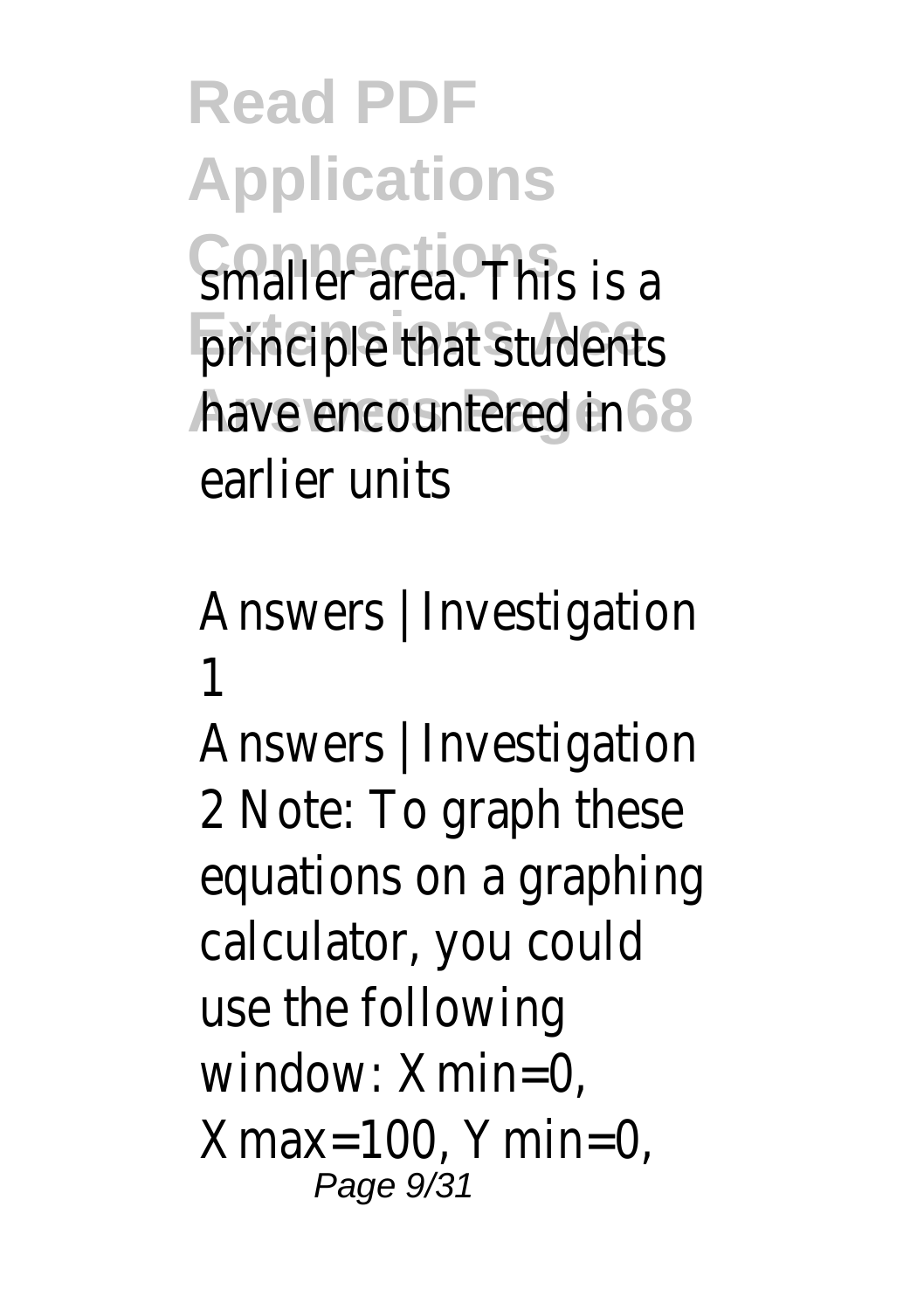**Read PDF Applications** and Ymax=350 with the **X** and Y scl=1 and Ce **Answers Page 68** Xres=1. 5. a. \$35 is the initial charge for skating. \$4 is the price per student to skate. b. Wheels to Go; on the graph, you would see which line had the

Decimal Ops: Homework Examples from ACE Supporting airports & Page 10/31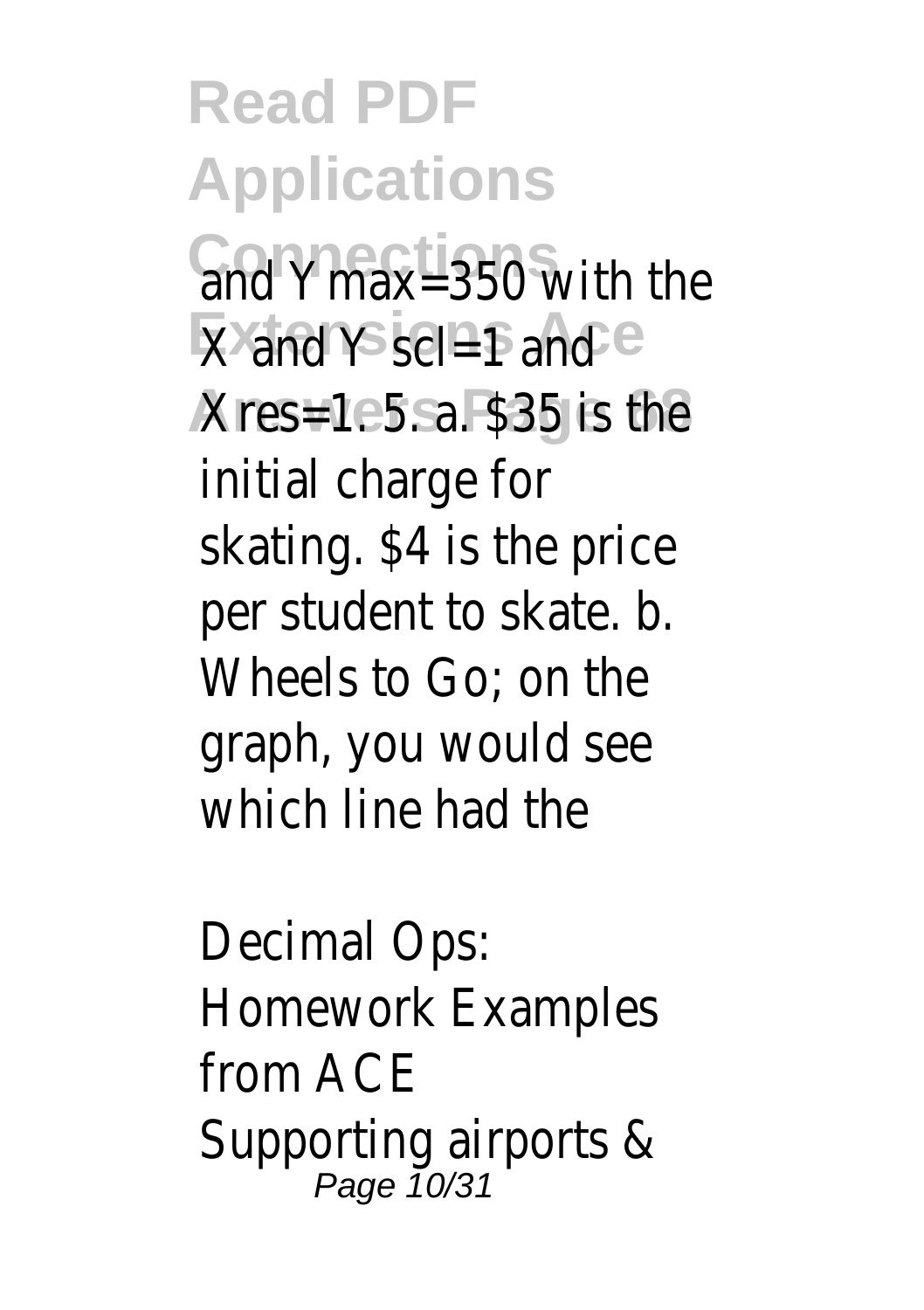**Read PDF Applications Gir travel through Mobile App Software, Master Planning ge 68** Website, IT Infrastructure Planning and Training.

Investigation 3 inetTeacher.com What exactly do you know about Sascha's trip? Tell me in your own words what Question C or D is Page 11/31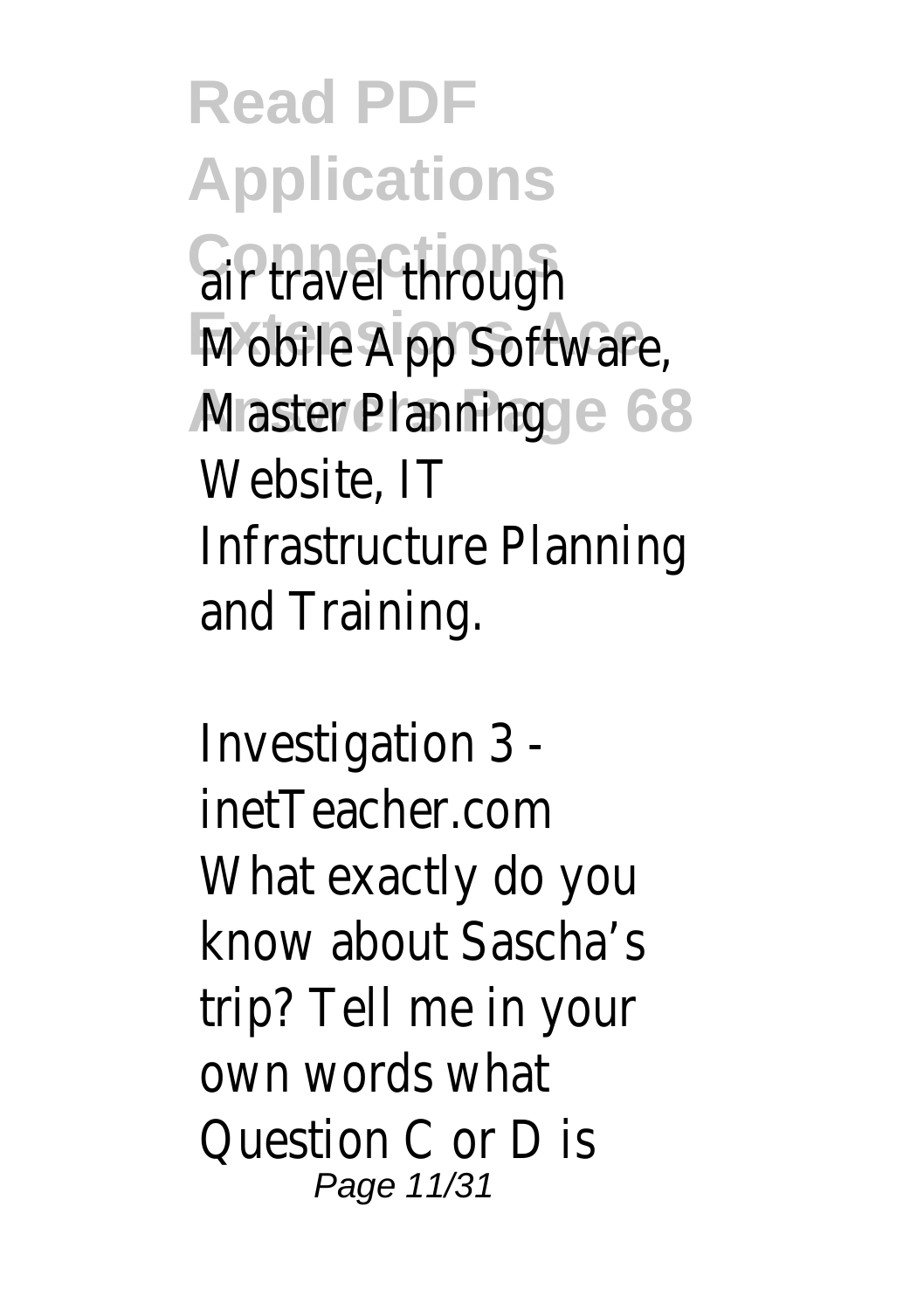**Read PDF Applications** asking you to figure out. **If I send two of you out** of the room to go to the library to get a book, is it possible for you to each walk at different rates and get there at the same time?

Comparing and Scaling - Kyrene School District Answers Investigation 1 ACE Assignment Choices Problem 1.1 Page 12/31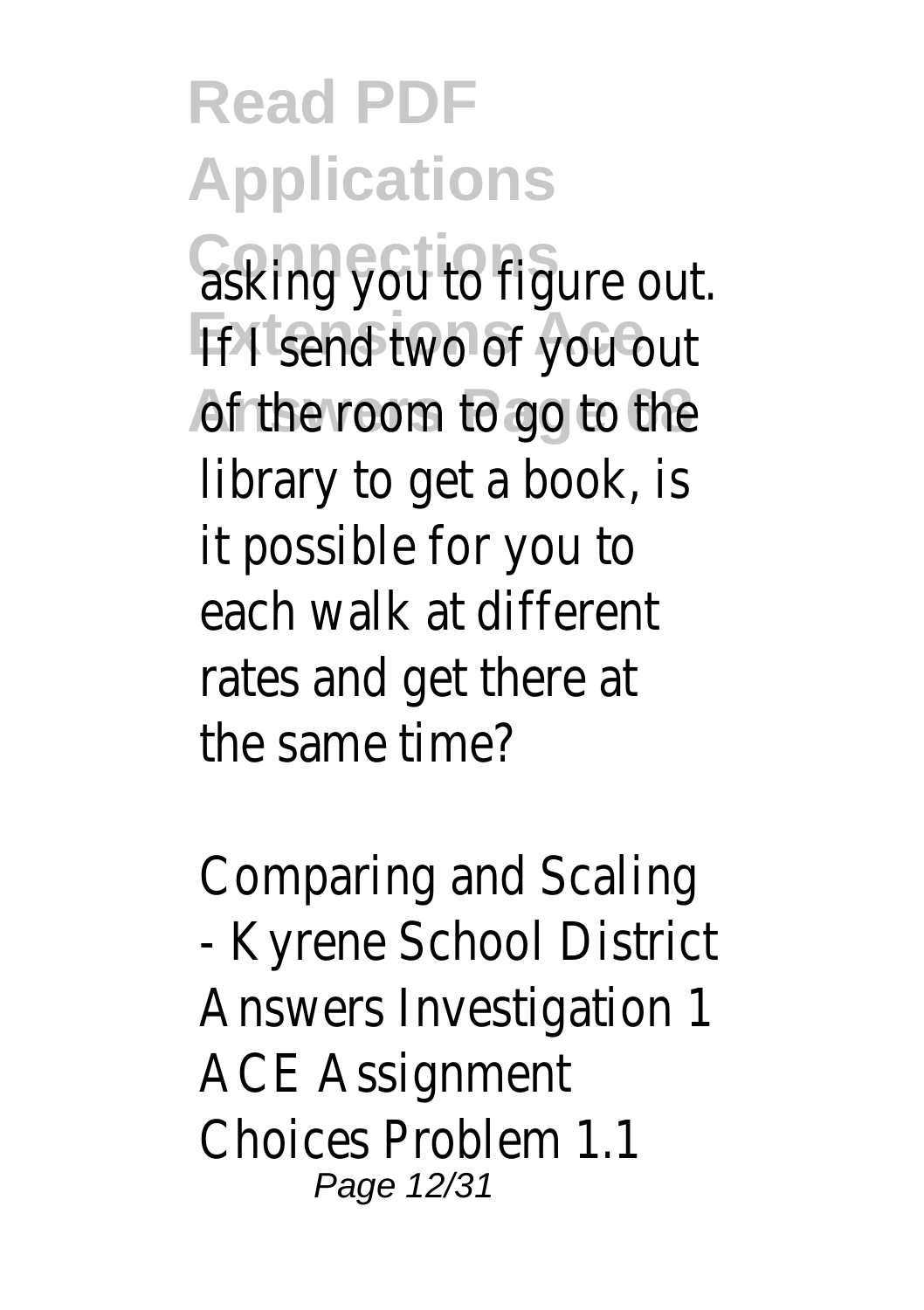**Read PDF Applications Connections** Core 1–3, 16 Other **Applications 4,5 Ace Answers Page 68** Connections 15, 17–18; Extensions 32 Problem 1.2 Core 5–7 Other Connections 19–24; and unassigned choices from previous problems Problem 1.3 Core 8–9 Other Connections 25–27, 31; and unassigned choices from previous problems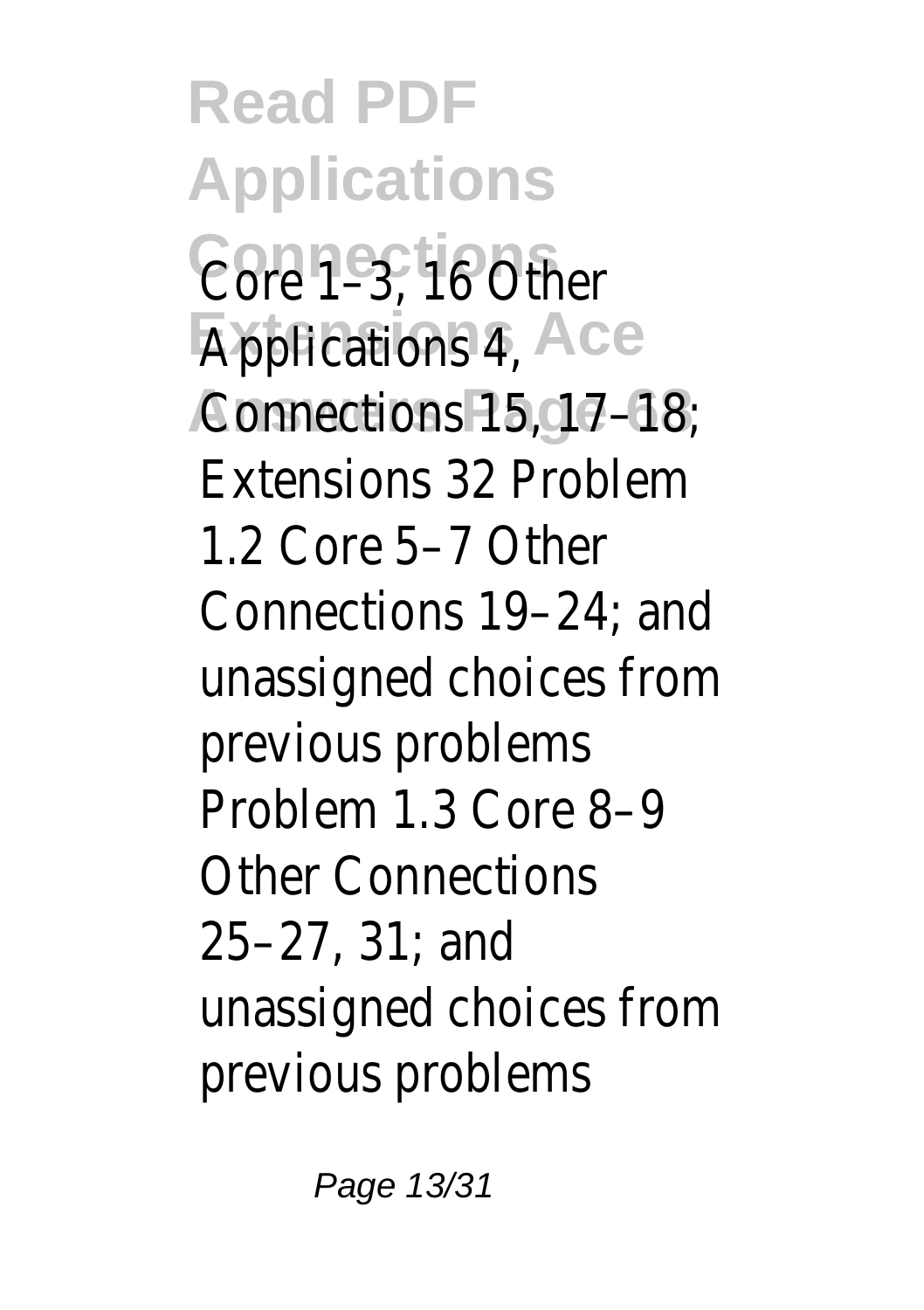**Read PDF Applications Connections Applications INS Ace Connections Extensions** Ace Answers Answers Investigation 1 ACE Assignment Choices Problem 1.1 Core 1–7 Other Connections 28–31, Extensions 39 Problem 1.2 Core 8, 10–13, 15, 16 Other Applications 9, 14; Connections 32–34; Extensions 40–44; Page 14/31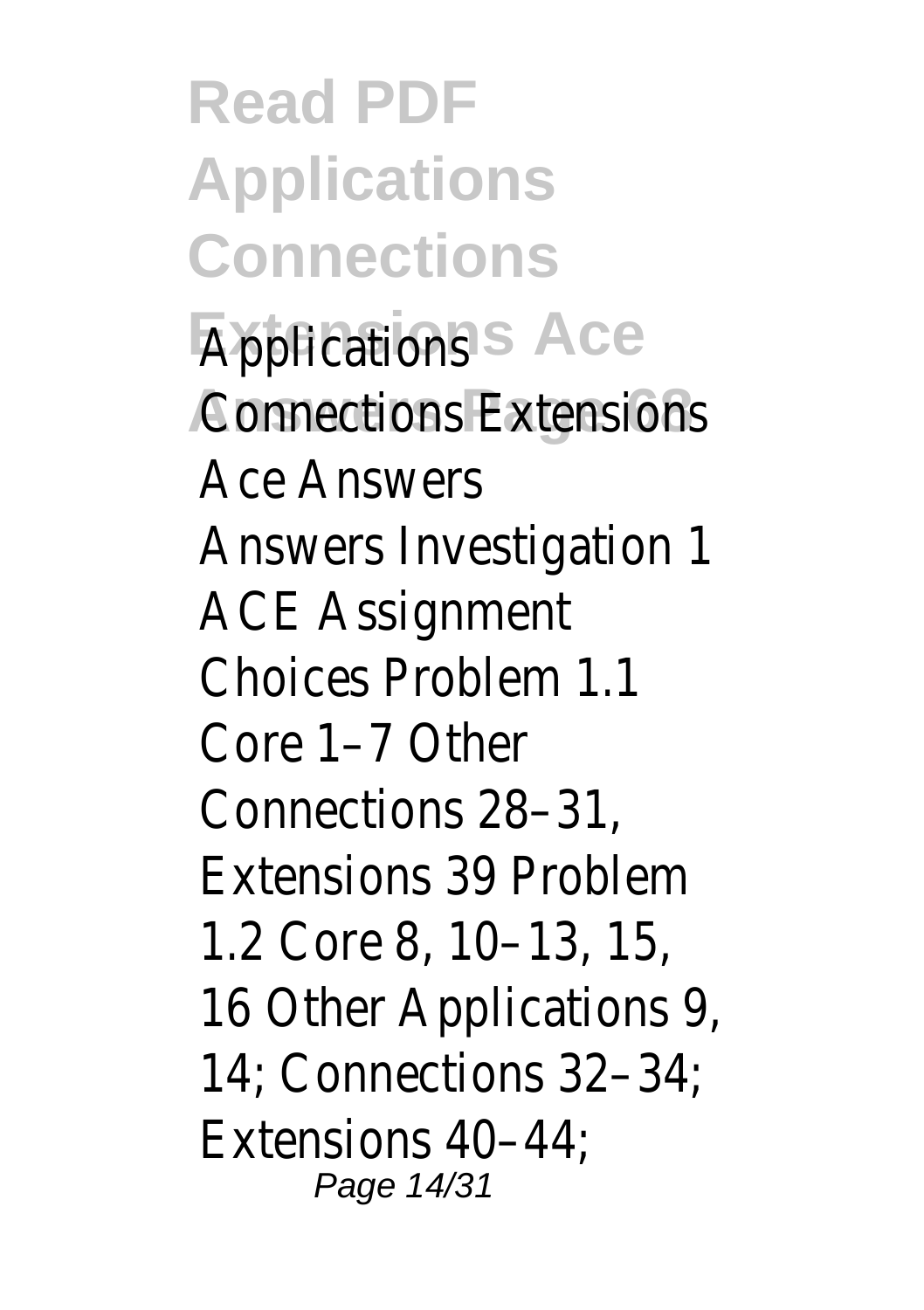**Read PDF Applications Connections** unassigned choices from previous problems Ce **Problem 1.3 Core 17, 68** 19–21, 23, 24, 27, 35–37 Other Applications 18, 22, 25, 26; Connections 38; Extensions 45–49; unassigned choices from

teacher answer applications connections extensions grade 6 ... Page 15/31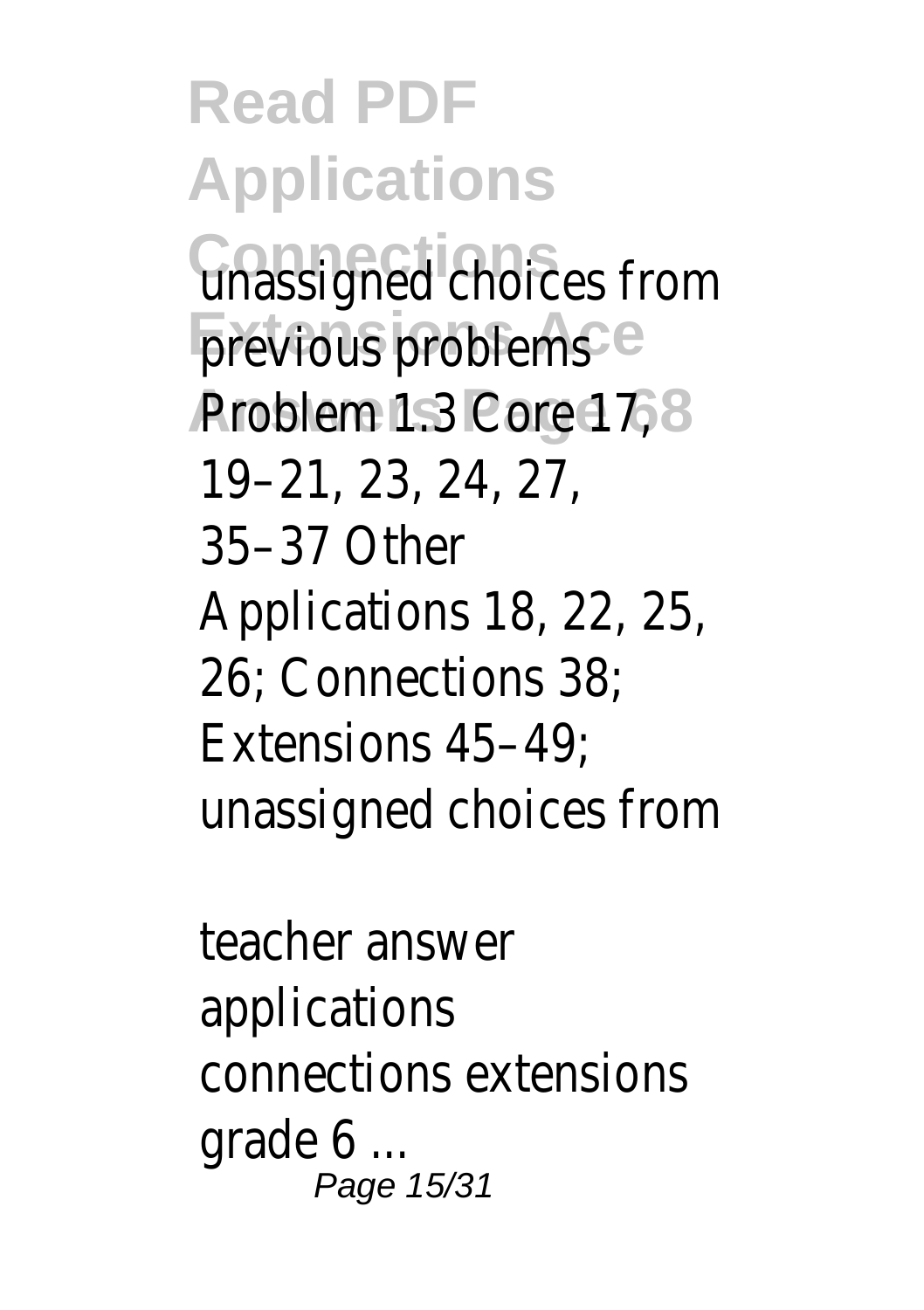**Read PDF Applications Answers** | Investigation  $\overline{2}$  Applications 1. a. b= Am4b. 7 **E** 16,384 e 68 bacteria 65,536; this can be found by computing c. 16,384 # 4 because  $48 = 47 * 4.10$ hours. There will be at least d. 1 million bacteria in the colony after

Answers | Investigation  $\mathfrak{D}$ Page 16/31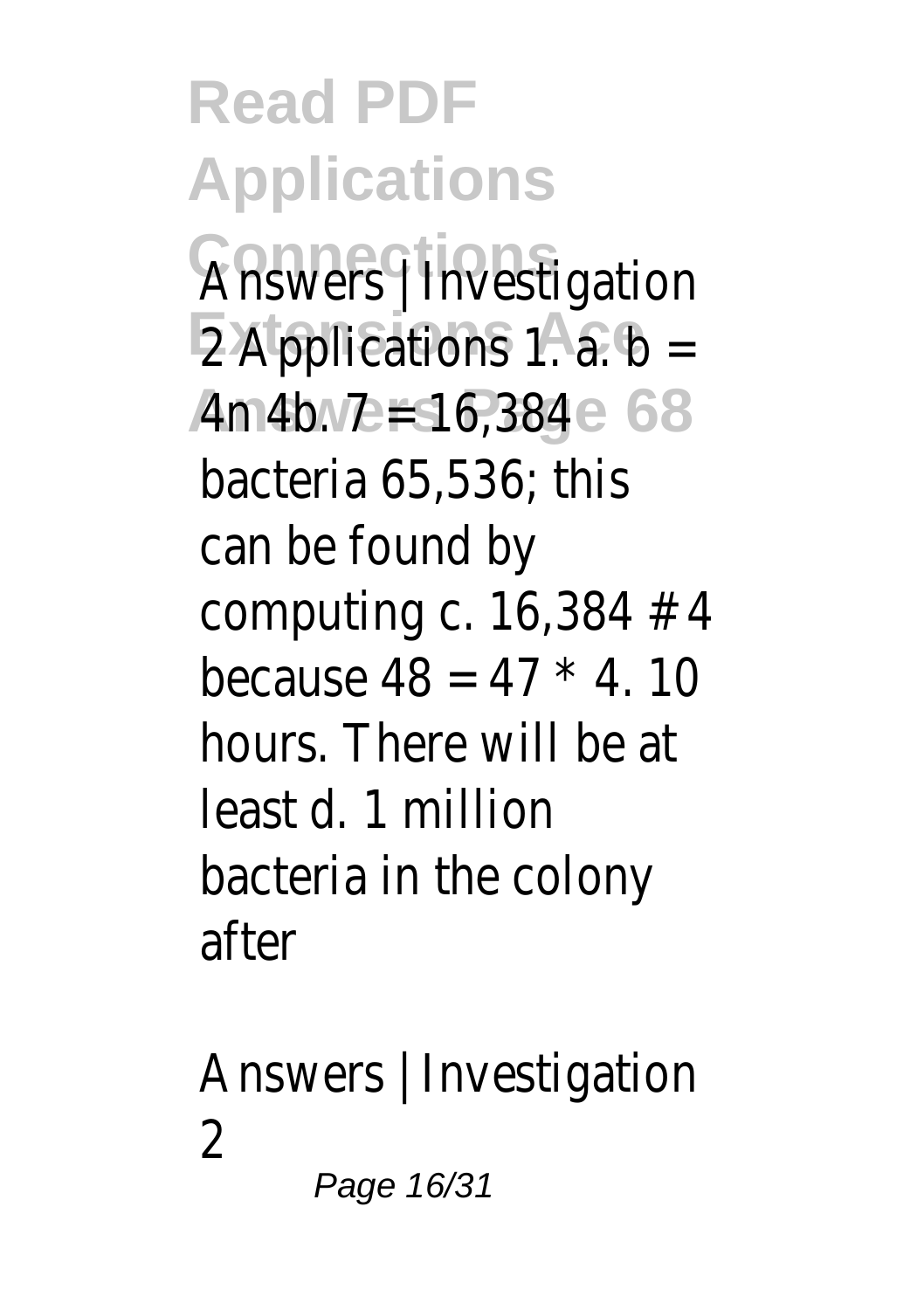**Read PDF Applications** Applications<sup>pns</sup> **Connections | S Ace Extensions Applications** 1. .Describe, in writing or with pictures, how 7 3 compares to 2 1 3 2. Multiple Choice On a number line from 0 to –10, where is 13 3 located? A. between 0 and ?1 B. between 4 and 5 C. between ?5 and 6 D. 6 and 7 3. Copy the number line below. Page 17/31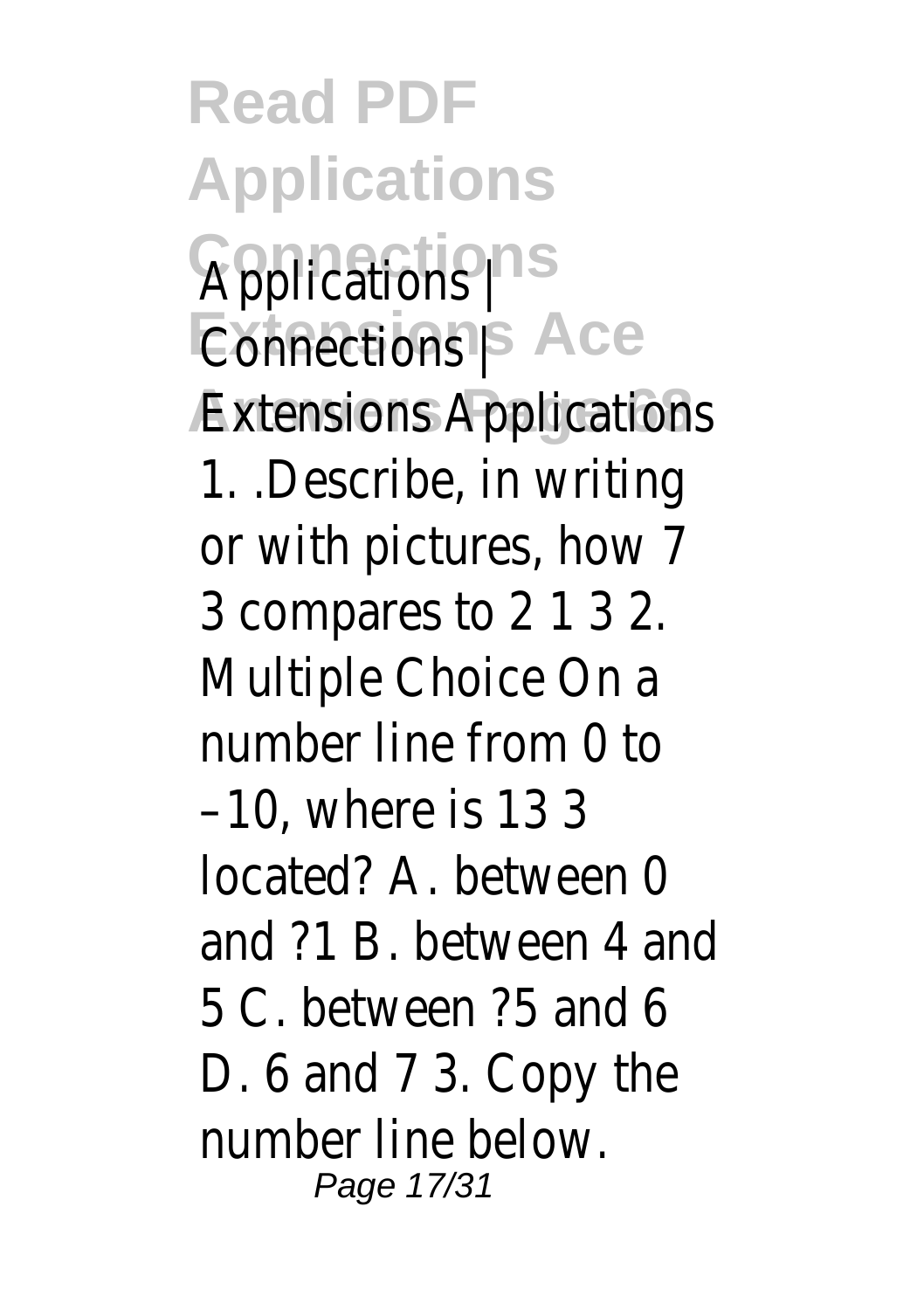**Read PDF Applications** Locate and label marks representing 2 1 4 C.e **Answers Page 68** 7cmp06te FW1.qxd 2/13/06 7:51 PM Page 31 Answers Answers | Investigation 2 47. a. Answers will vary. Possible answer: 2013 is 10 years after 2003. 2013 is 10 years before 2023. Answers will vary. Possible answer: b. 2013 - 2003 Page 18/31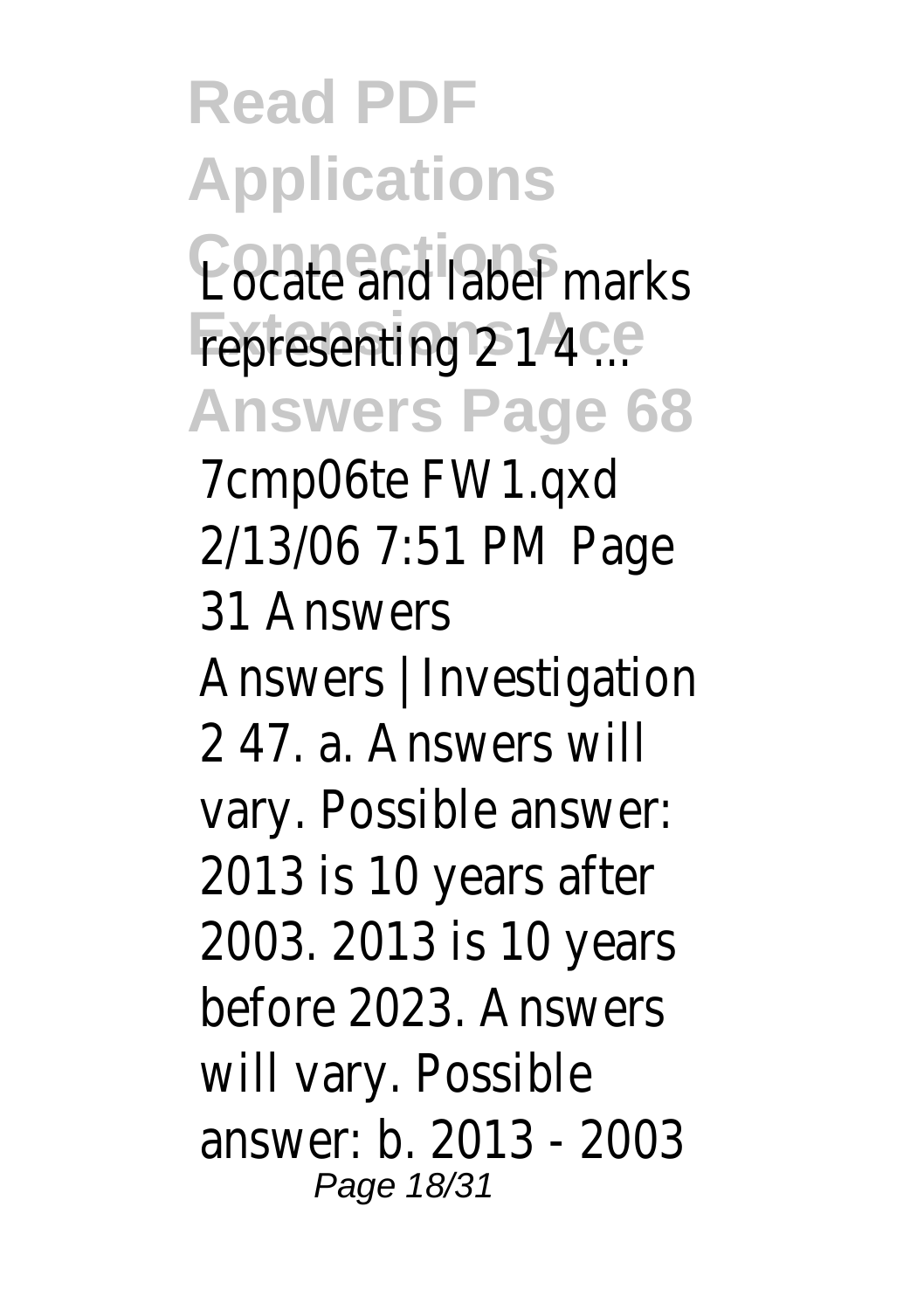**Read PDF Applications**  $C = 10$ ;  $2013 - 2023 = -10$ **Answers will vary.** Ce Possible answer: c.e. 68 Both are 10 years apart, both involve subtraction, and both have 2013 as the first number. However, they have

Answers | Investigation 1 teacher answer applications Page 19/31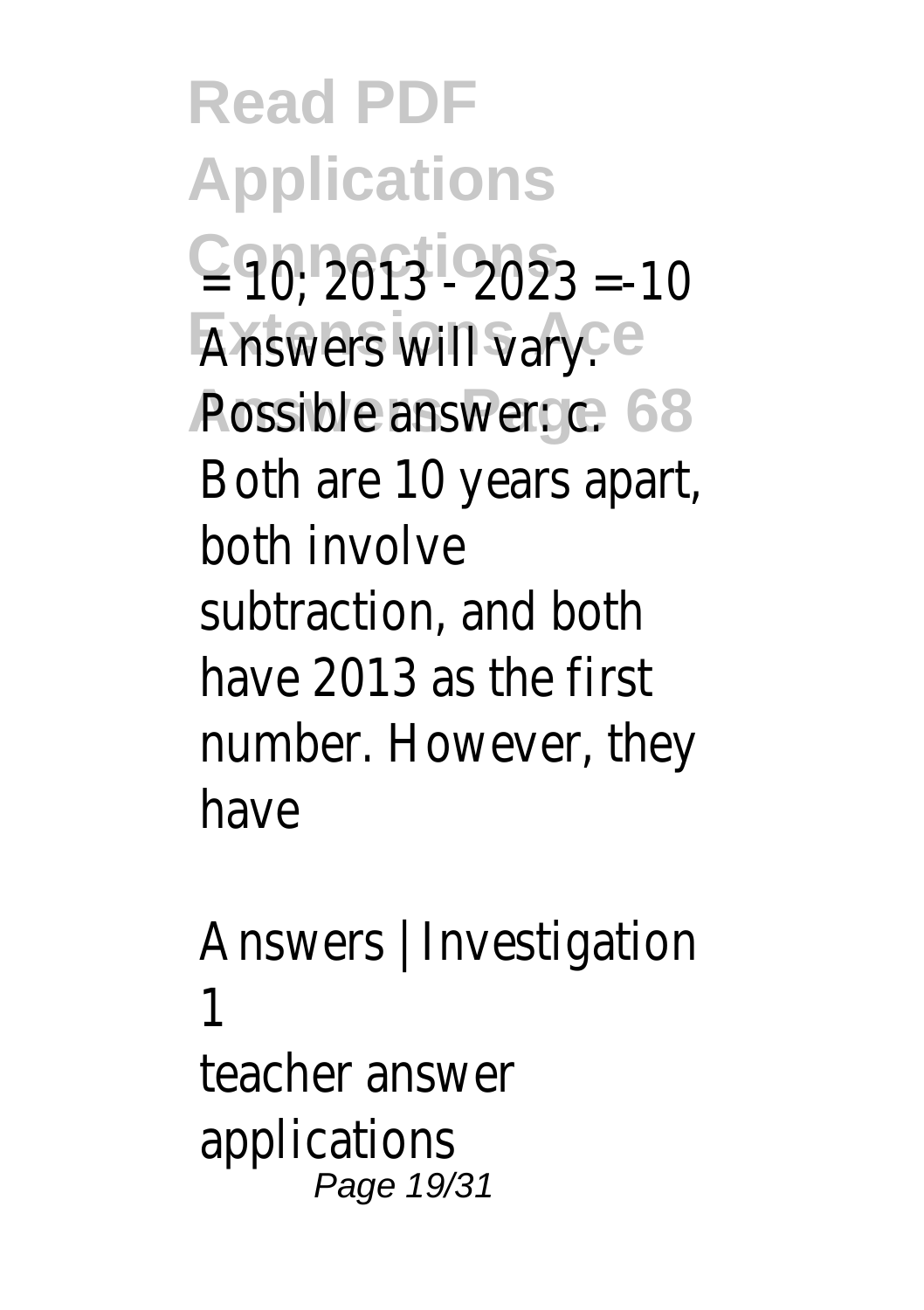**Read PDF Applications Connections** connections extensions grade 6.pdf FREE PDF **AOWNLOAD NOW!!!** 68 Source #2: teacher answer applications connections extensions grade 6.pdf

AceApplications, LLC | Technology Solutions for Business ... Fill in the table. Then write statements that compare the Page 20/31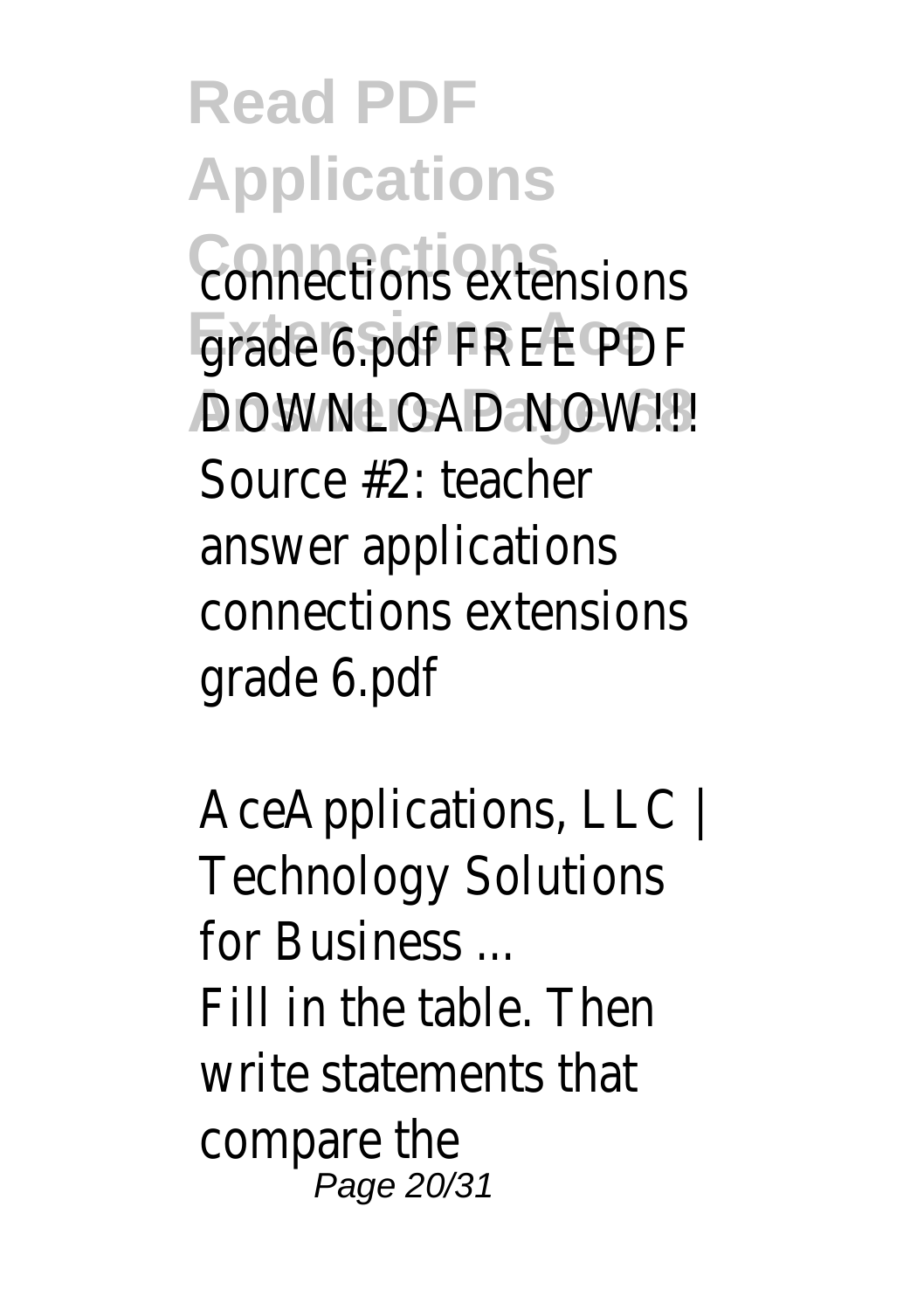**Read PDF Applications** Corresponding<sup>ns</sup> measurements (side<sup>e</sup> lengths, perimeter, area, angle measures) of the two triangles.

ACE - Applications, Connections, and Extensions Answers Investigation 1 ACE Assignment Choices Problem 1.1 Core 1, 3–5, 19, 20 Other Applications 2, Page 21/31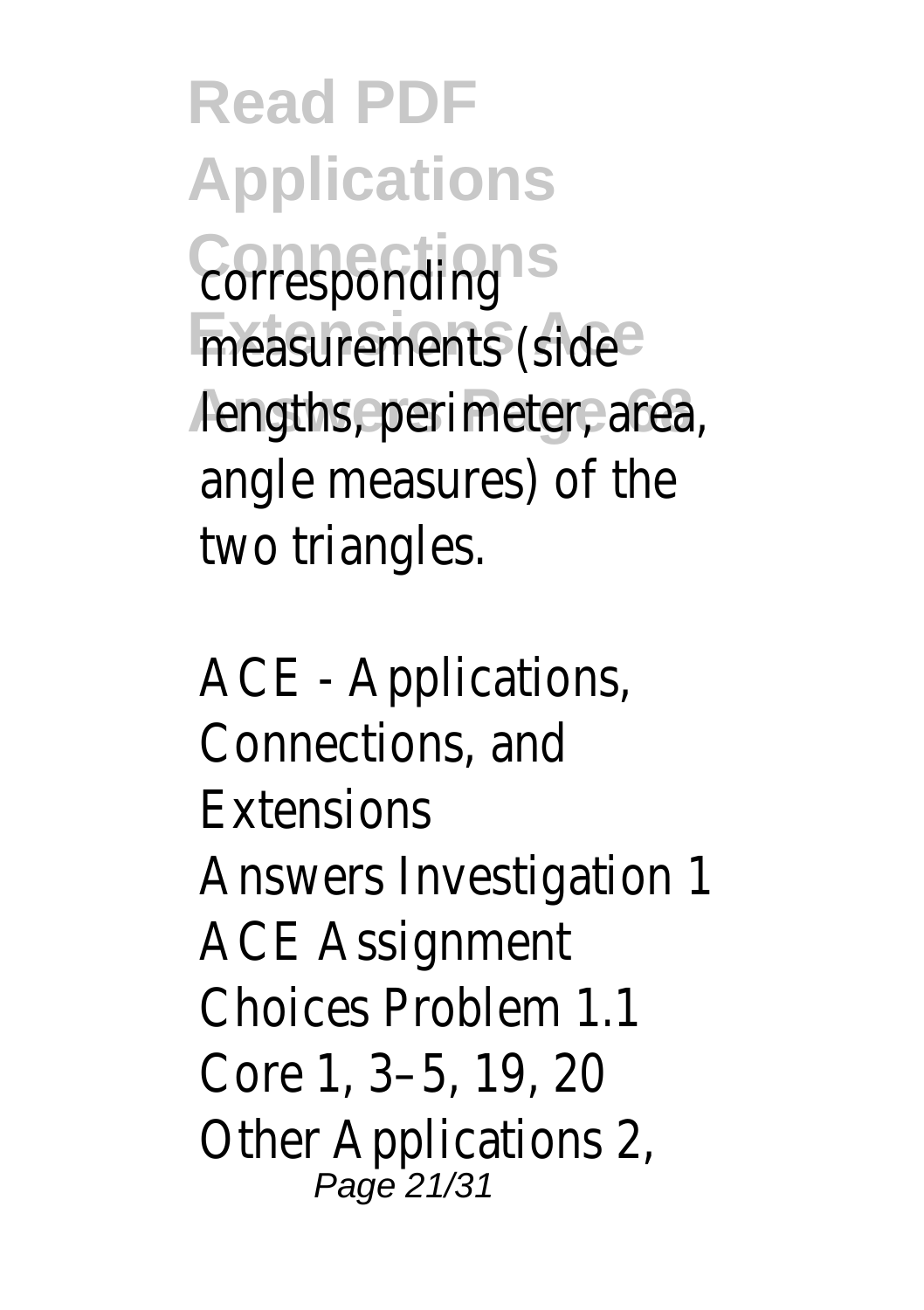**Read PDF Applications** Extensions 31 Problem **1.2 Core 6-8 Other<sup>ce</sup>** Connections 21-23, 68 Extensions 32; unassigned choices from previous problems Problem 1.3 Core 9, 10, 24, 25 Other Connections 26; unassigned choices from previous problems

6cmp06te BI1.qxd 5/27/05 11:07 AM Page Page 22/31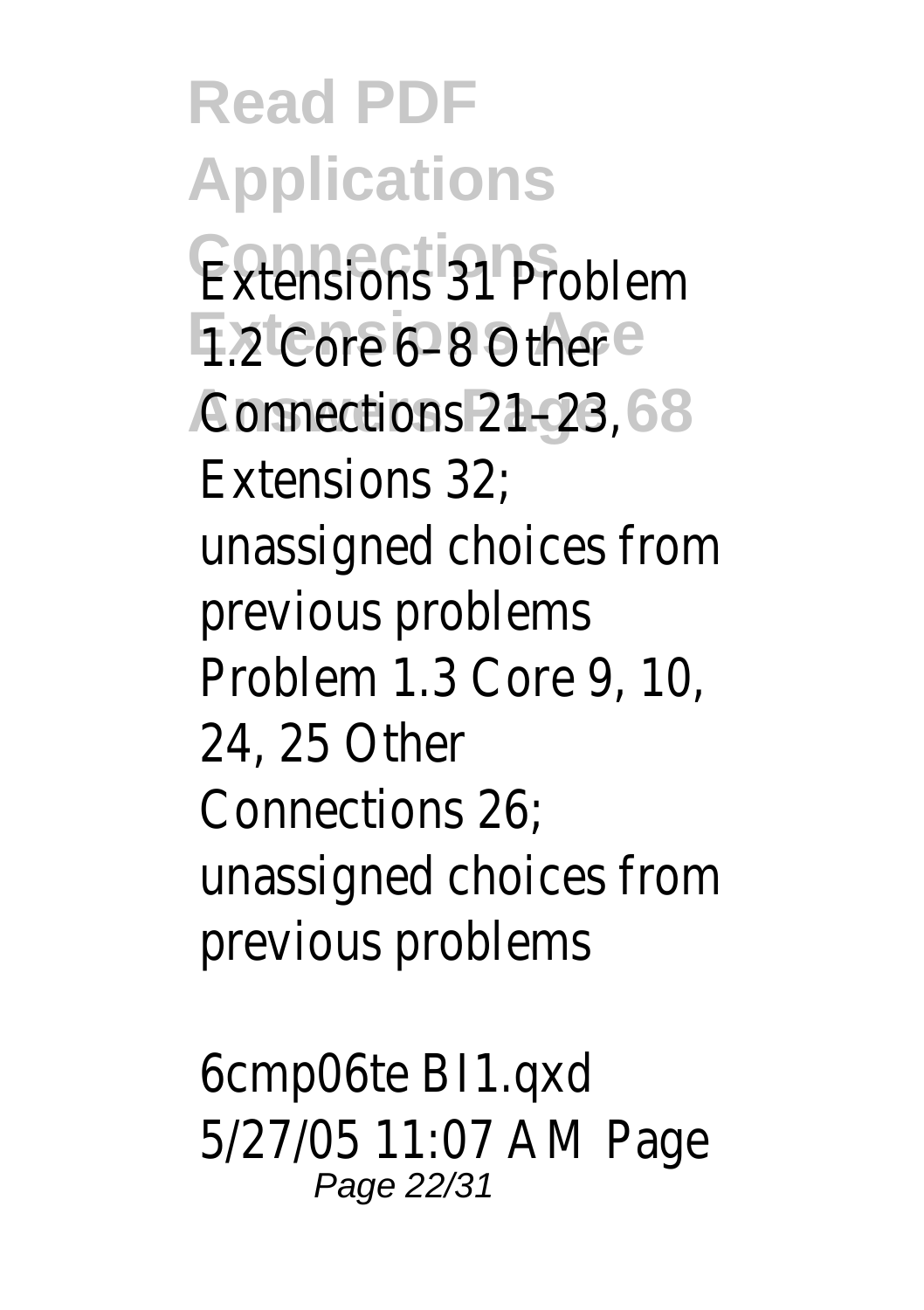**Read PDF Applications Connections** 41 Answers **Definition of ACE in the** Abbreviations.com e 68 acronyms and abbreviations directory. ... Applications, Connections, and Extensions. Computing » Software. Add to My List Edit this Entry Rate it: (1.00 / 2 votes) Translation Find a translation for Applications, Page 23/31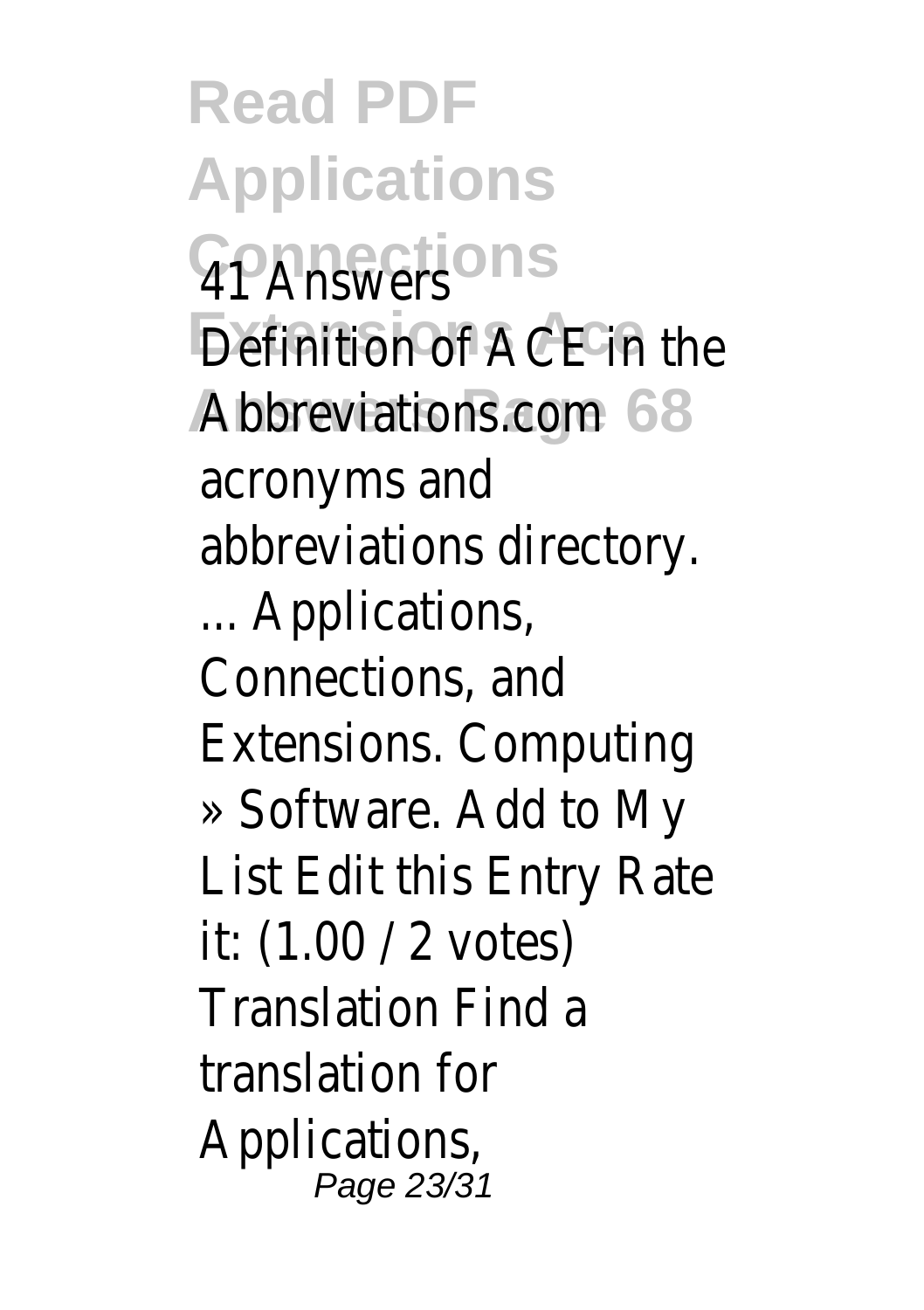**Read PDF Applications Connections** Connections, and Extensions in other<sup>ce</sup> Aanguages: **Page 68** 

A C E Applications | Connections | Extensions Applications-Connections-Extensions (ACE) The last Problem in each Investigation is followed by a set of exercises meant to be used as homework. In Page 24/31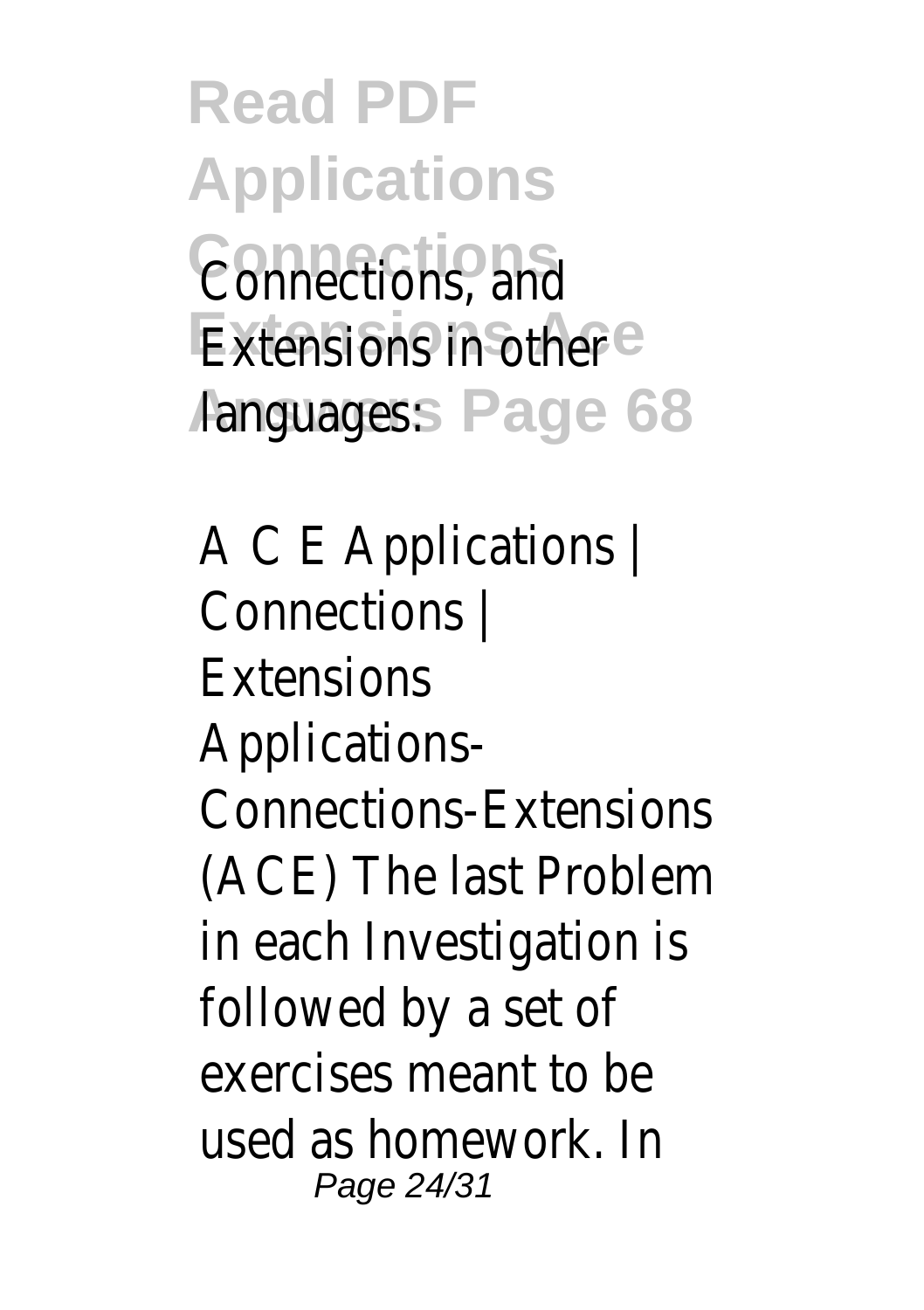**Read PDF Applications** the exercises, students are asked to compare, Aisualize, model, ge 68 measure, count, reason, connect, and/or communicate their ideas in writing.

Organization - Connected Mathematics Project Other Connections 28–30, Extensions 31–37; unassigned Page 25/31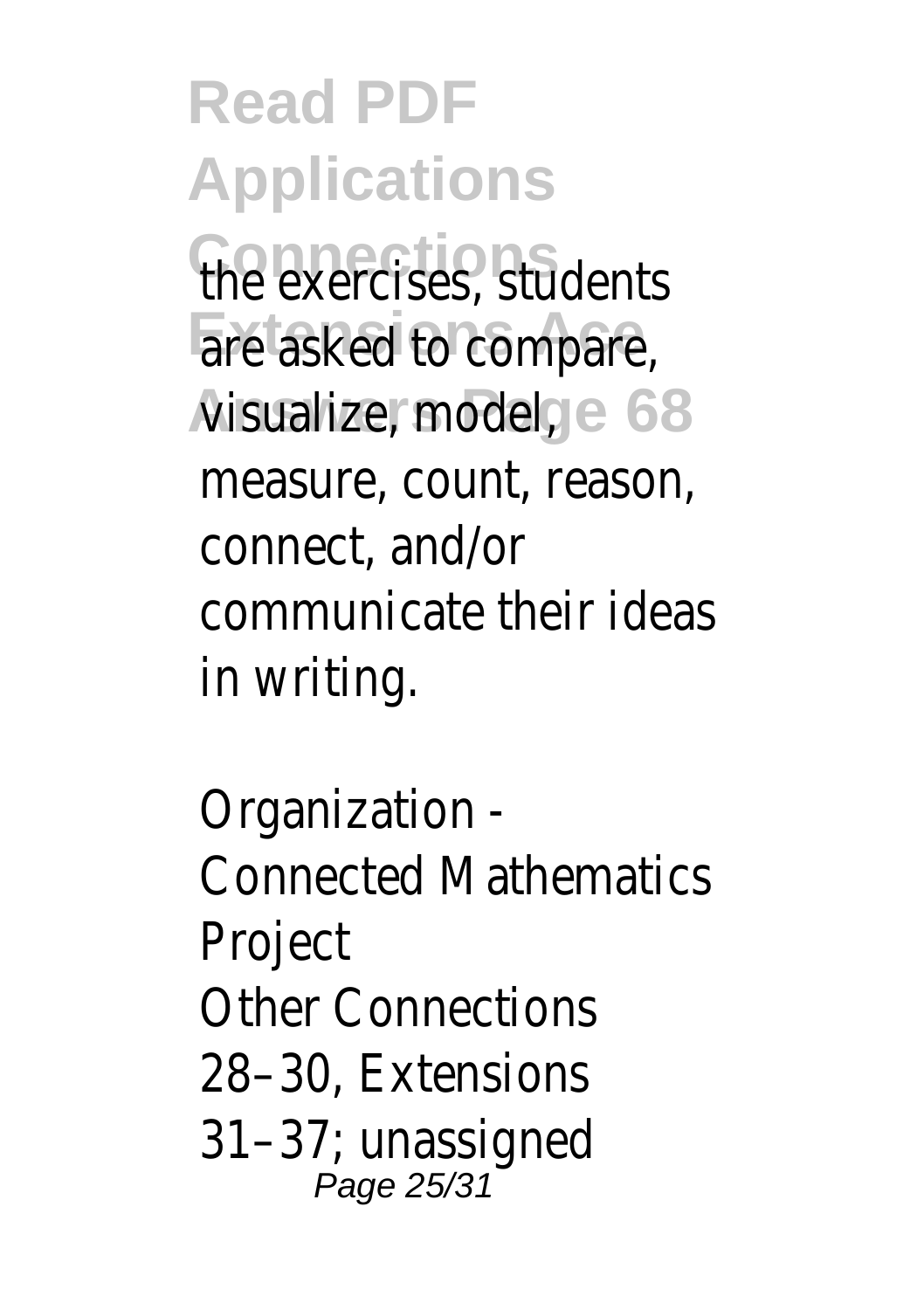**Read PDF Applications Choices from previous** problems Adapted For **Suggestions aboute 68** adapting Exercise 31 and other ACE exercises, see the CMP Special Needs Handbook. Connecting to Prior Units20–26: Prime Time Applications 1. a. Possible answers:The sixth-graders have raised \$150.The sixth-Page 26/31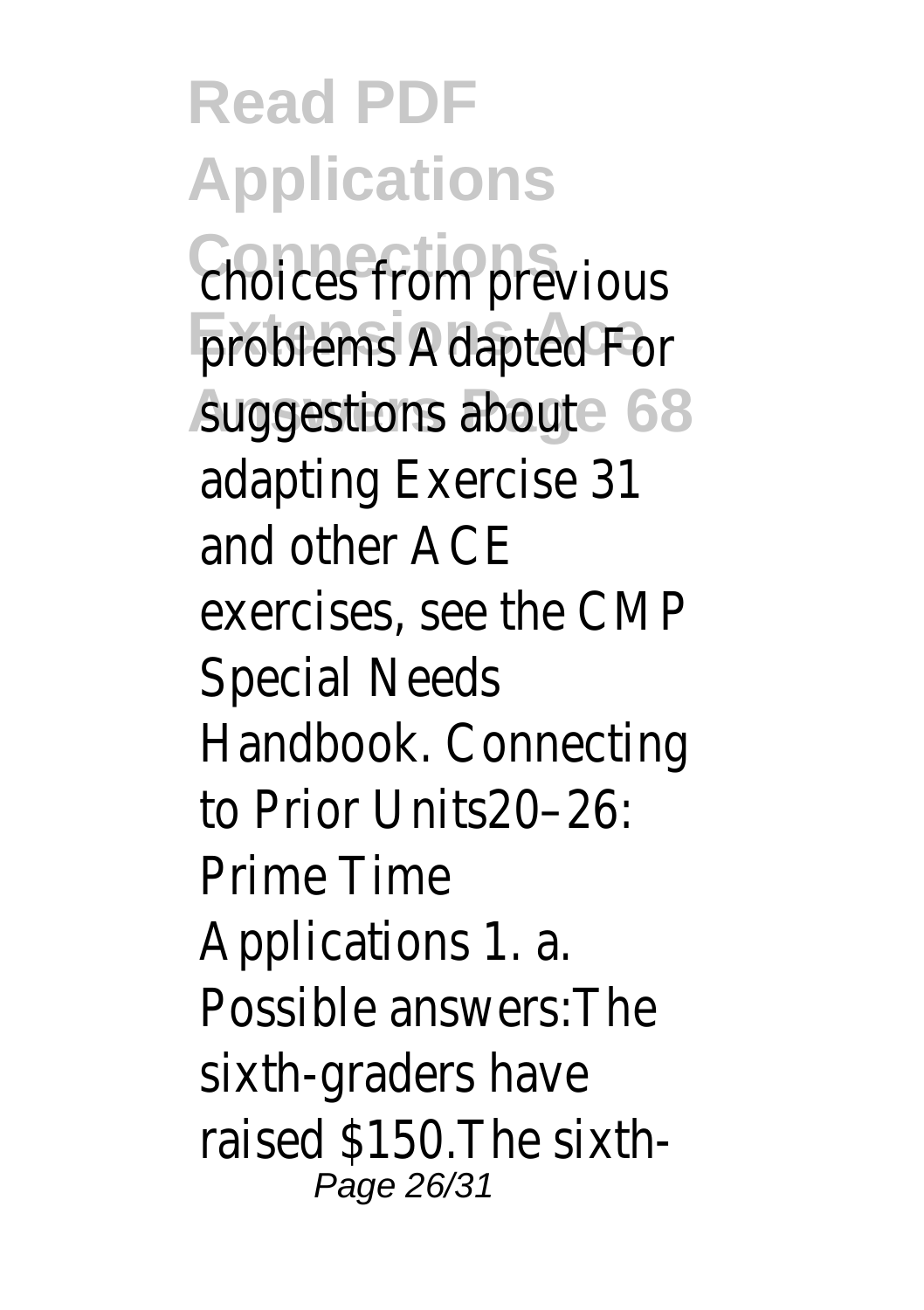**Read PDF Applications** Graders have reached **Extensions Ace**

Answers - 6th grade 68 math Extensions 78. At the start of December, Kenji had a balance of \$595.50 in his checking account. The following is a list of transactions he made during the month. Date Transaction Balance December 1 \$595.50 Page 27/31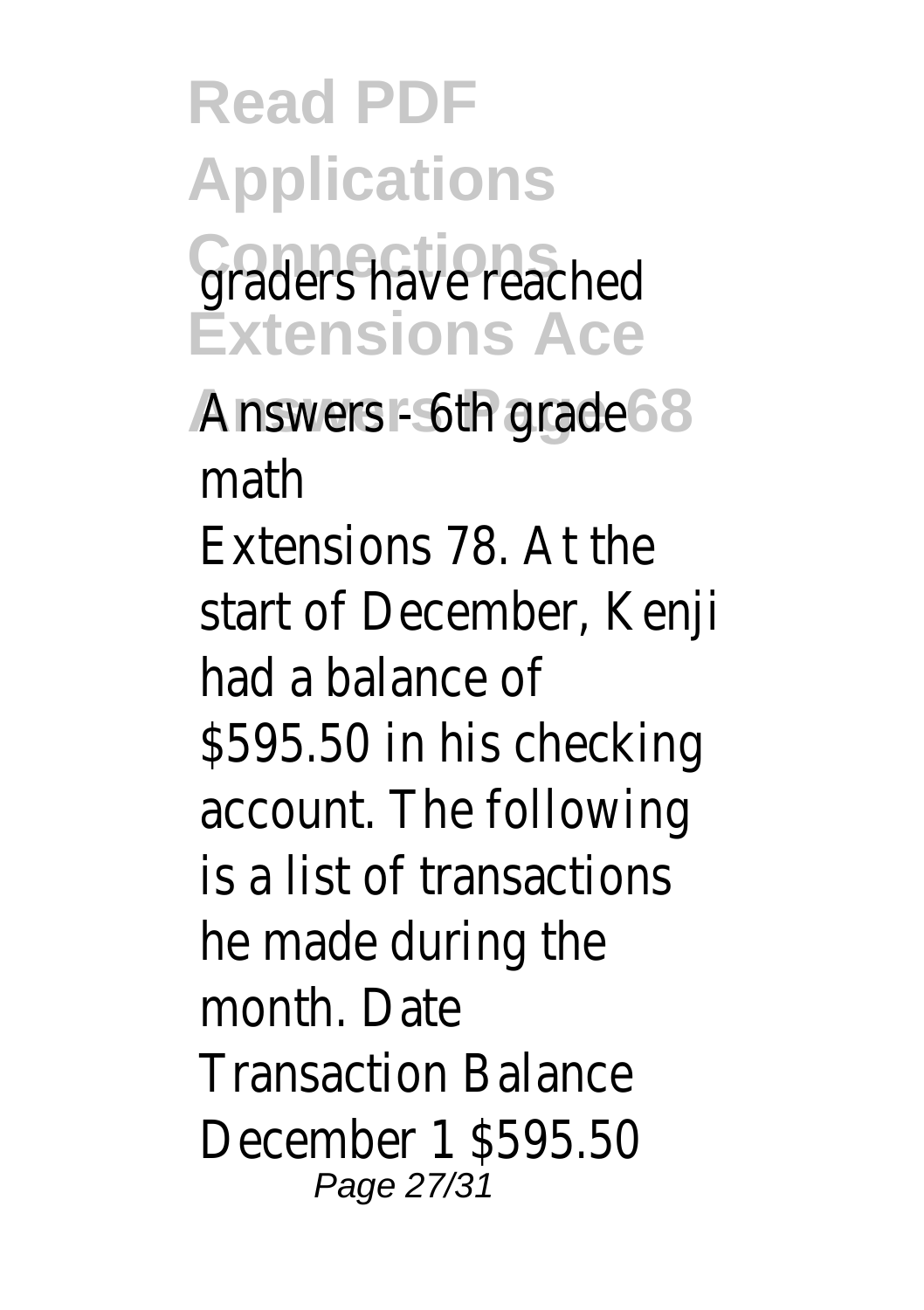**Read PDF Applications** December 5 Writes a Eheck for \$19.95<sup>4</sup> ce **December 12 Writes a 8** check for \$280.88 December 15 Deposits \$257.00

Answers | Investigation  $\mathfrak{D}$ Investigation 2: Adding and Subtracting Decimals ACE #8 8. Place the decimal points in 102 and 19 so that Page 28/31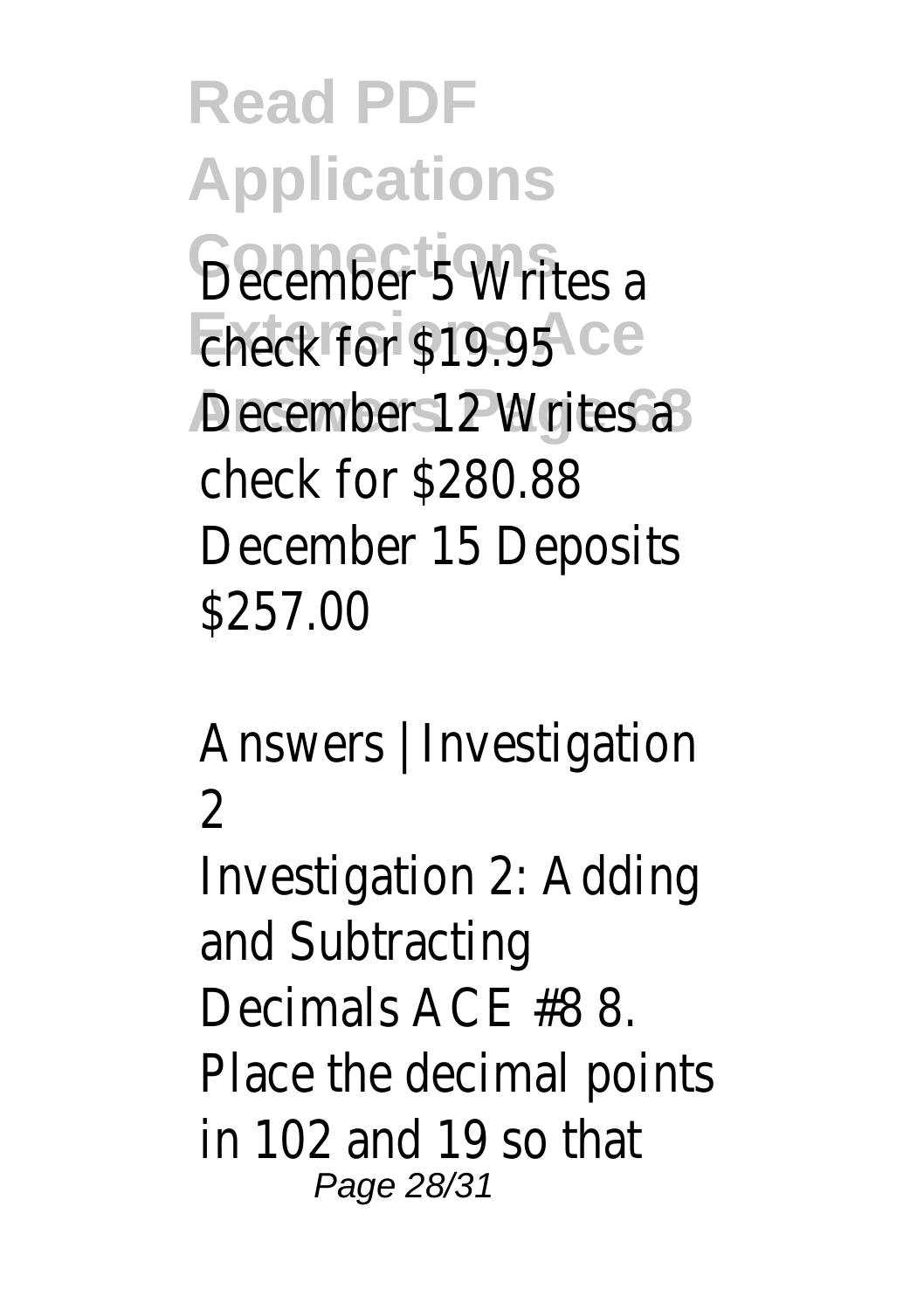**Read PDF Applications Connections** the sum of the two **Fiumbers is 1.21. Ace** Possible Solutions 8. 68 Since the final answer is 1.21, which is between the benchmarks 1 and 1.5, so

6cmp06te HL1.qxd 4/29/05 4:08 PM Page 33 Answers Answers | Investigation 1 Extensions 72. Answers will vary. Page 29/31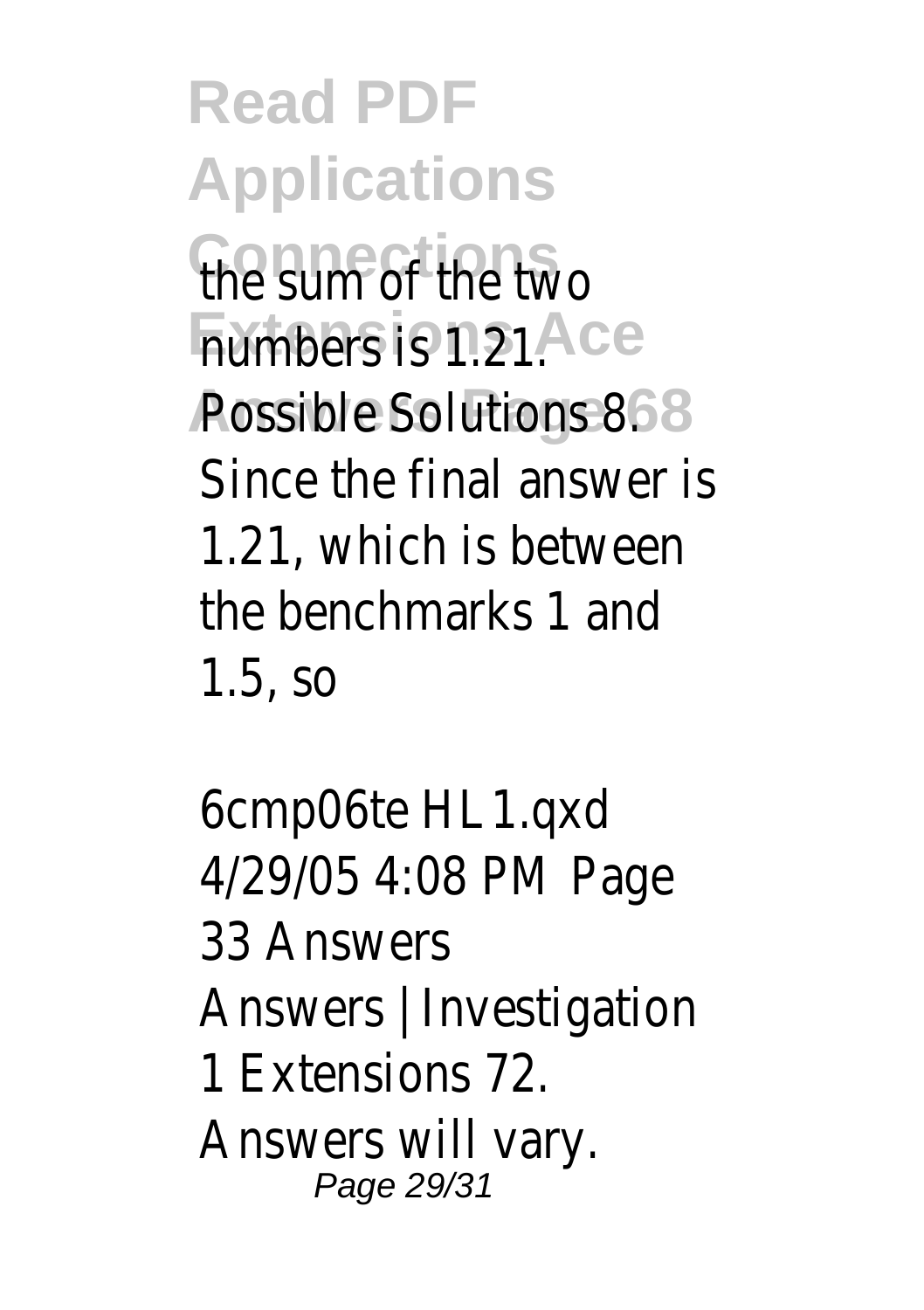**Read PDF Applications** Possible answers include: 2 5 73. Answers **Avill vary. Possible 68** answers include: costs \$40, for a total of \$80. 2 7 74. It is always possible to find a fraction between any two fractions on the 2 number line. One way to know this is that we can rewrite each given fraction